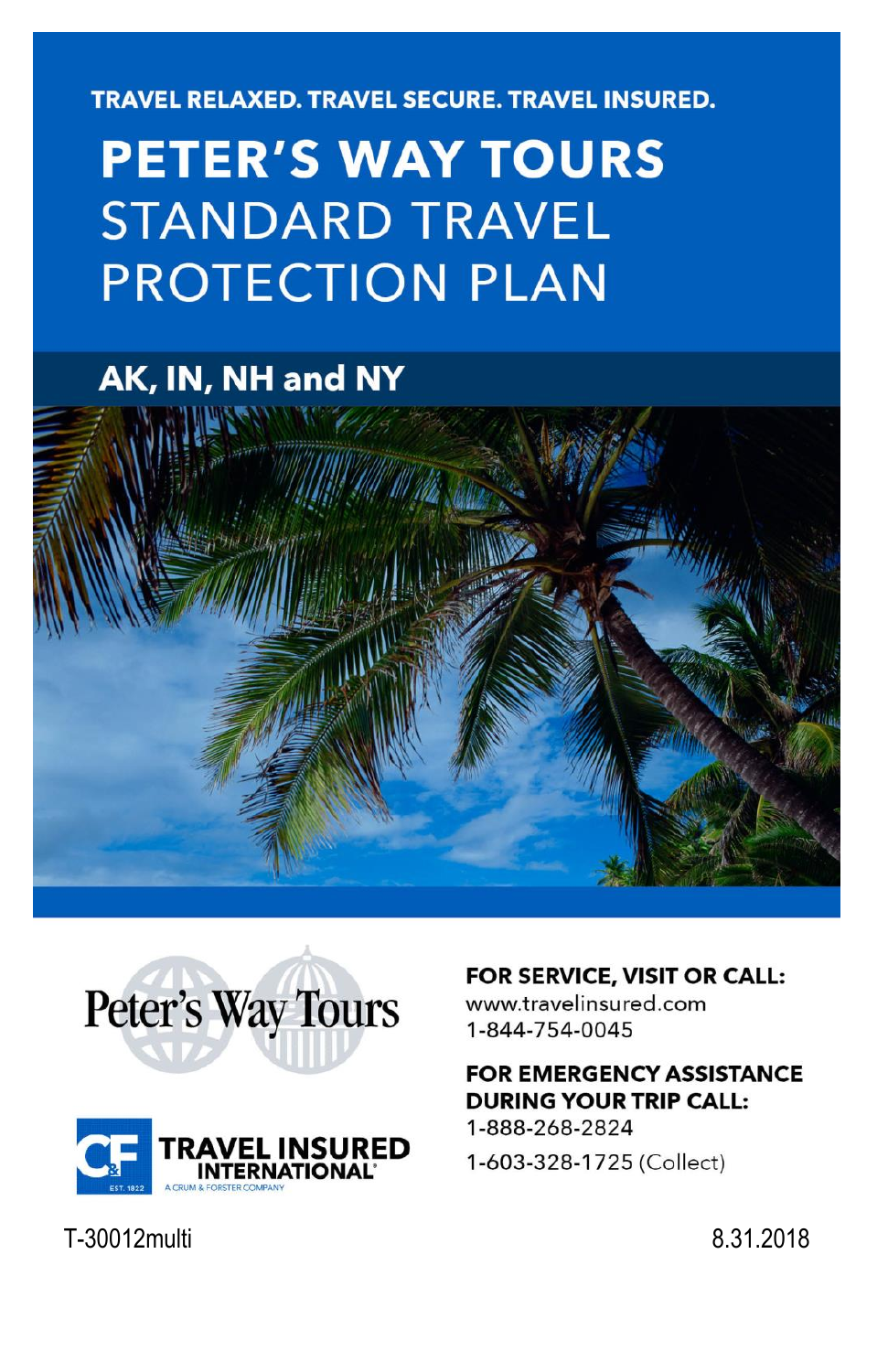# **STANDARD TRAVEL PROTECTION PLAN**

**Note**: For residents of AK, IN, NH and NY only.

The insurance benefits are underwritten by the United States Fire Insurance Company. Fairmont Specialty and Crum & Forster are registered trademarks of United States Fire Insurance Company. The Crum & Forster group of companies is rated A (Excellent) by AM Best Company 2018. Not all coverage is available in all jurisdictions.

\*\*\*Travel Assistance non-insurance services are provided by an independent organization and not by United States Fire Insurance Company or Travel Insured International.

## **YOUR TRAVEL PROTECTION PLAN**

Thank you for purchasing a travel protection plan from us!

Please review the following documents carefully, they include:

- Your plan, which explains how your travel protection plan works.
- A letter of confirmation that came with your package of documents, this tells you what coverage you have and the limits. Review this document carefully as it may describe coverage your plan doesn't include.
- Any other information you receive with your package which may include riders or other forms.

Contact us immediately if you think there is a mistake on your letter of confirmation at **1-844-754-0045**. Have your policy # that is on your letter of confirmation available so we can best serve you!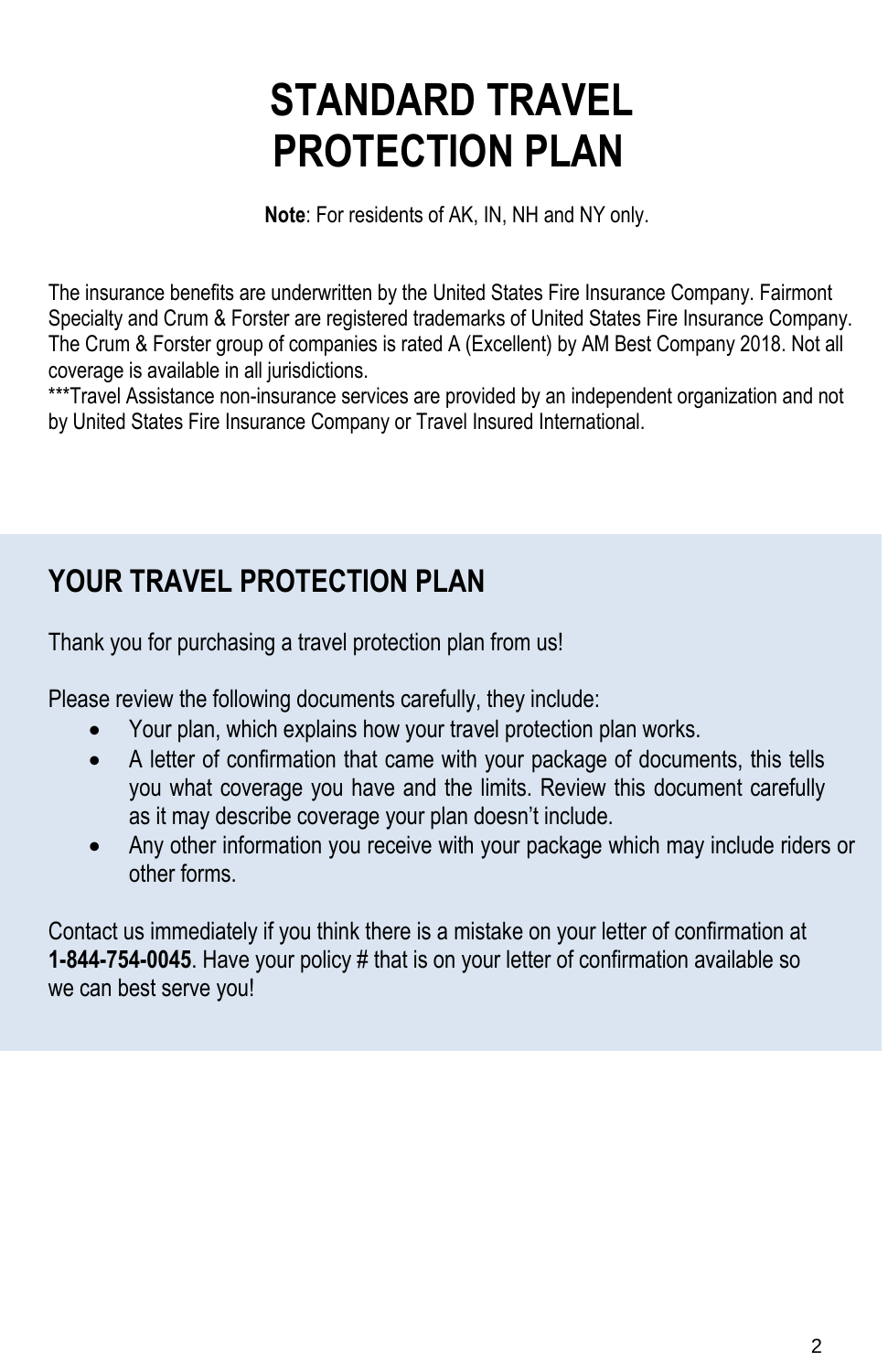## **CLAIMS PROCEDURES**

#### **To facilitate prompt claims settlement:**

**TRIP CANCELLATION/TRIP INTERRUPTION:** IMMEDIATELY Call Your Travel Supplier and Travel Insured International to report Your cancellation and avoid non- Covered Expenses due to late reporting. Travel Insured International will then advise You on how to obtain the appropriate form to be completed by You and the attending Physician. If You are prevented from taking Your Covered Trip due to Sickness or Injury, You should obtain medical care immediately. We require a certification by the treating Physician at the time of Sickness or Injury that medically imposed restrictions prevented Your participation in the Covered Trip. Provide all unused transportation tickets, official receipts, etc.

**TRIP DELAY**: Obtain any specific dated documentation, which provides proof of the reason for delay (airline or Cruise line forms, medical statements, etc).

Submit this documentation along with Your Trip itinerary and all receipts from additional expenses incurred.

**MEDICAL EXPENSES**:Obtain receipts from the providers of service, etc., stating the amount paid and listing the diagnosis and treatment. (Submit these first to other medical plans. Provide a copy of their final disposition of Your Claim.)

**BAGGAGE**: Obtain a statement from the Common Carrier that Your Baggage was delayed or a police report showing Your Baggage was stolen along with copies of receipts for Your purchases.

**Administered by**



**For questions or to report a claim, contact: Travel Insured International 855 Winding Brook Drive P.O. Box 6503 Glastonbury, CT 06033 844-754-0045**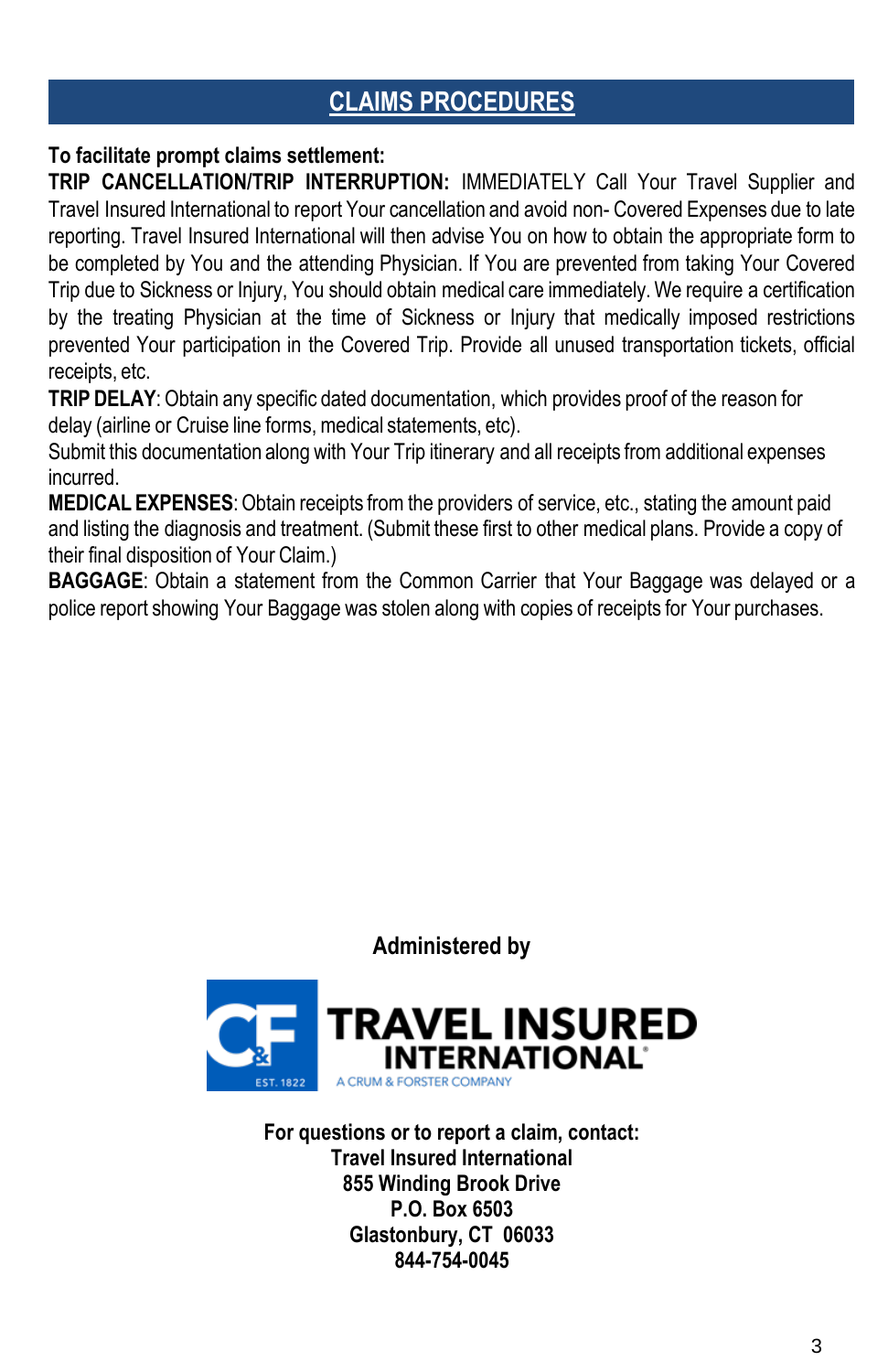## **TABLE OF CONTENTS**

#### **WORLDWIDE NON-INSURANCE ASSISTANCE SERVICES**

#### **TRAVEL INSURANCE POLICY**

**SCHEDULE OF BENEFITS**

| <b>SECTION I </b>  |
|--------------------|
| <b>SECTION II</b>  |
| <b>SECTION III</b> |
| <b>SECTION IV </b> |
| <b>SECTION V</b>   |

**SECTION I …………………………… COVERAGES SECTION II ………………………….. DEFINITIONS INSURING PROVISIONS GENERAL EXCLUSIONS AND LIMITATIONS SECTION V …………………………. GENERAL PROVISIONS**

#### **STATE ENDORSEMENTS**

**GRIEVANCE PROCEDURES**

#### **PRIVACY POLICY AND PRACTICES**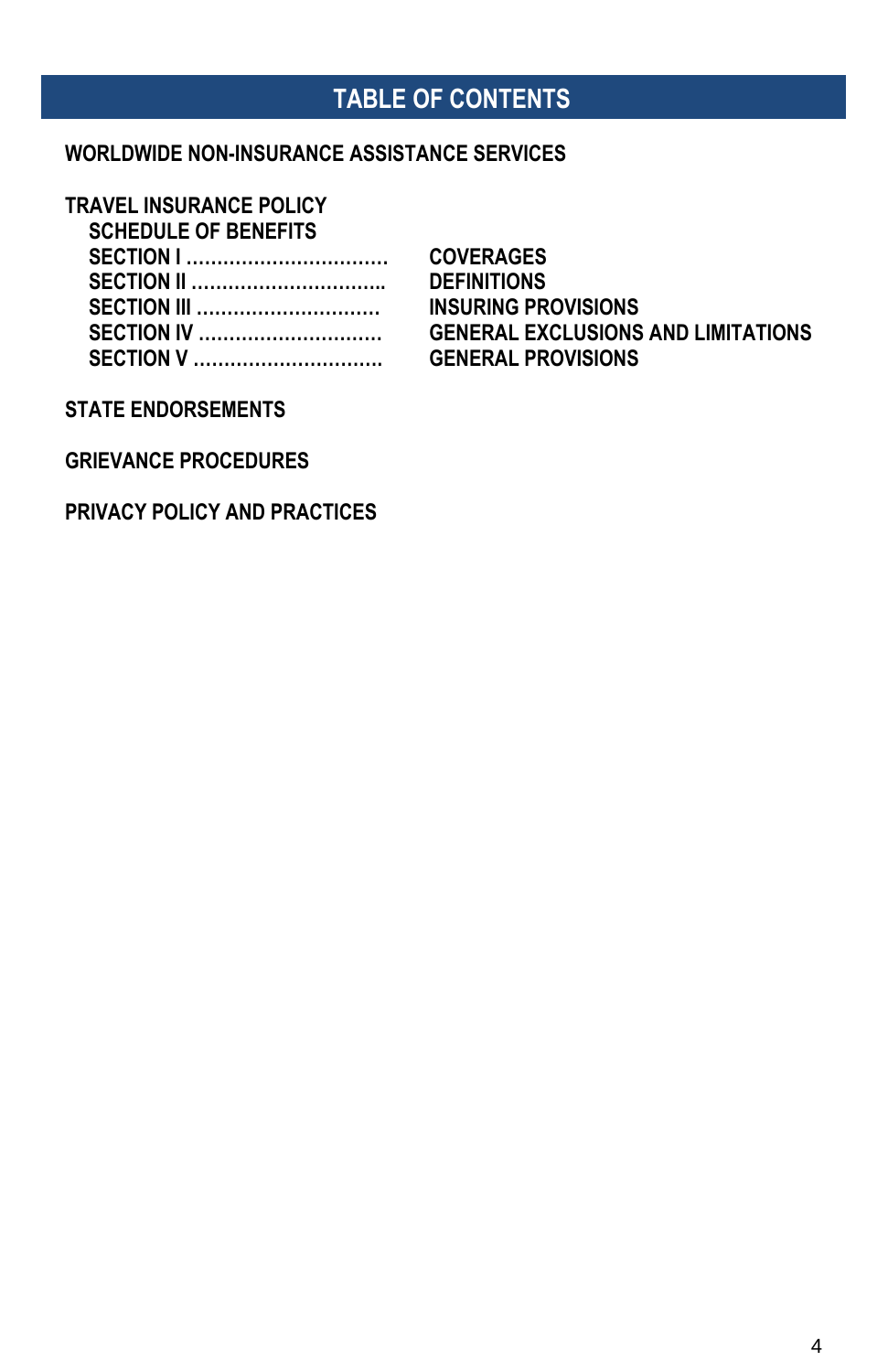## **WORLDWIDE NON-INSURANCE ASSISTANCE SERVICES**

The Travel Assistance feature provides a variety of travel related services. Services offered include:

• Medical or Legal Referral • Inoculation Information • Hospital Admission Guarantee

• Translation Service • Lost Baggage Retrieval • Passport/Visa Information • Emergency Cash Advance • Bail Bond • Prescription Drug/Eyeglass Replacement • Non-Medical Emergency Evacuation

#### **24/7 Worldwide Non-Insurance Assistance Services Travel Assistance, Medical Emergency, Concierge Service, Business Concierge, Non-Medical Emergency Evacuation and ID Theft Resolution Service FOR EMERGENCY ASSISTANCE DURING YOUR TRIP CALL: 888-268-2824 (From US/Canada) OR CALL COLLECT: 603-328-1725 (From all other locations)**

Travel assistance non-insurance services are provided by an independent organization and not by United States Fire Insurance Company or Travel Insured International. There may be times when circumstances beyond the Assistance Company's control hinder their endeavors to provide travel assistance services. They will, however, make all reasonable efforts to provide travel assistance services and help You resolve Your emergency situation.

#### **AVAILABILITY OF SERVICES**

You are eligible for information services at any time after You purchase this plan. The Emergency Assistance Services become available when You actually start Your Covered Trip. Emergency Assistance and Informational Services end the earliest of: midnight on the day the program expires; when You reach Your return destination; or when You complete Your Covered Trip.

#### **NON-MEDICAL EMERGENCY EVACUATION**

If you require **Non-Medical Emergency Evacuation**, the Assistance Service will arrange and pay for evacuation from a safe departure point to the nearest safe location. You must contact the Assistance Service as soon as possible after Your Host Country issues the official disaster declaration, as delays may make safe transportation impossible. The method of transportation will be as deemed most appropriate to ensure Your safety. If evacuation becomes impractical due to hostile or dangerous conditions, the Assistance Service will maintain contact with and advise You until evacuation becomes viable or the natural disaster situation or the political or social upheaval has been resolved. Benefit is subject to the terms and conditions of the plan and as determined by the Assistance Service's security personnel, in accordance with local and U.S. authorities. Services rendered without the Assistance Service's coordination and approvals are not covered. No claims for reimbursement will be accepted. If You are able to leave the Your host country by normal means, the Assistance Service will assist you in rebooking flights or other transportation. Expenses for non-emergency transportation are Your responsibility.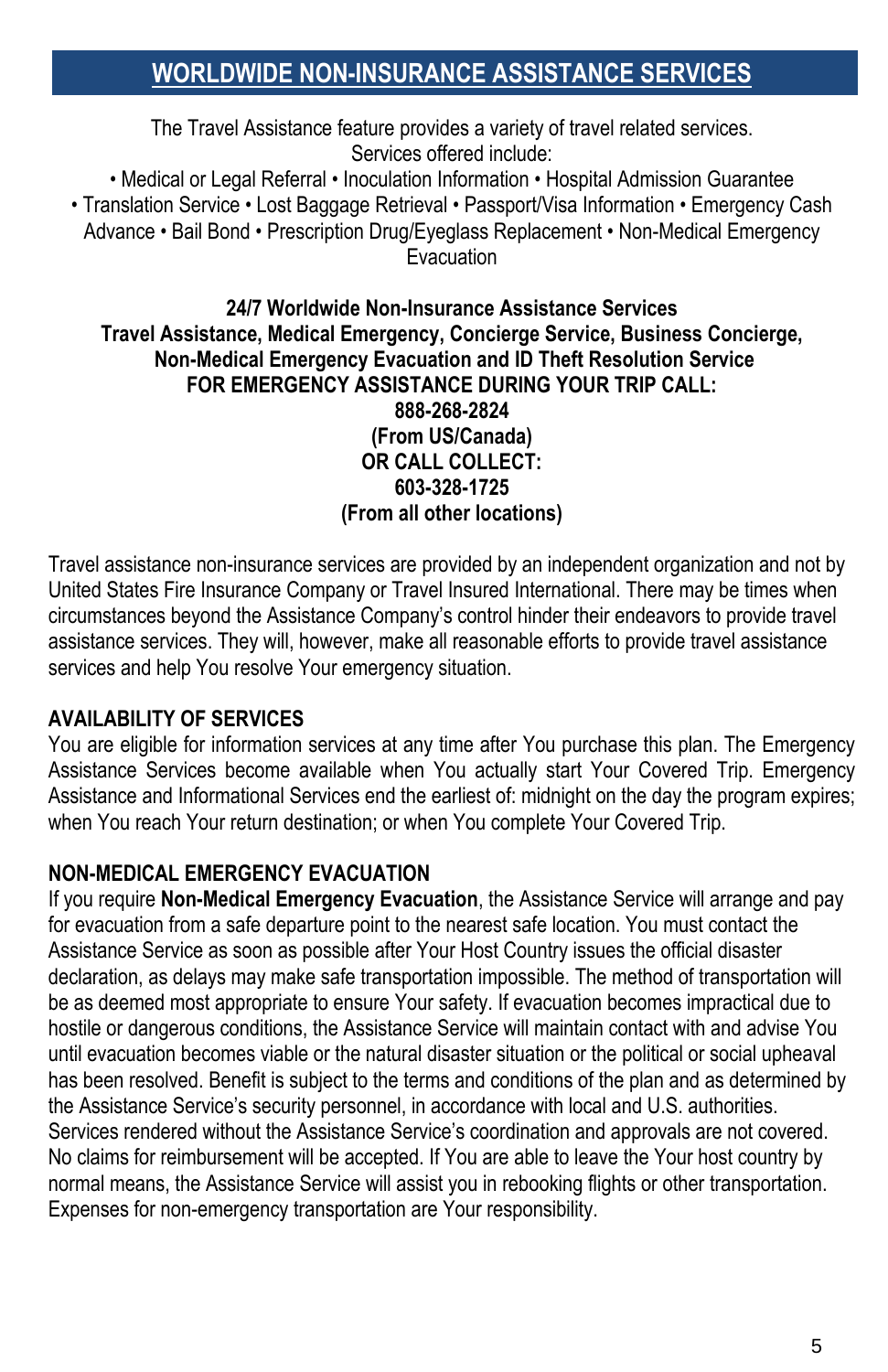## **TRAVEL INSURANCE POLICY**

#### **United States Fire Insurance Company**

Administrative Office: 5 Christopher Way, Eatontown, NJ 07724 (Hereinafter referred to as "the Company")

#### **TRAVEL PROTECTION INSURANCE**

Certificate of Insurance

#### **PLEASE READ THIS DOCUMENT CAREFULLY!**

This Certificate of Insurance describes all of the travel insurance benefits underwritten by United States Fire Insurance Company, herein referred to as the Company. The insurance benefits vary from program to program. Please refer to the accompanying Confirmation of Benefits. It provides the Insured with specific information about the program he or she purchased. The Insured should contact the Company immediately if he or she believes that the Confirmation of Benefits is incorrect.

#### **Signed for United States Fire Insurance Company By:**

Marc J. Adee Chairman and CEO

James Kraus

**Secretary** 

Insurance provided by this Certificate is subject to all of the terms and conditions of the Group Policy. If there is a conflict between the Policy and Certificate, the Policy will govern.

If the Insured is not completely satisfied with the insurance he or she must notify the Company within 14 days of purchase and return the certificate. The Company will give the Insured a full refund of premium provided he or she has not already departed on the Covered Trip or filed a claim.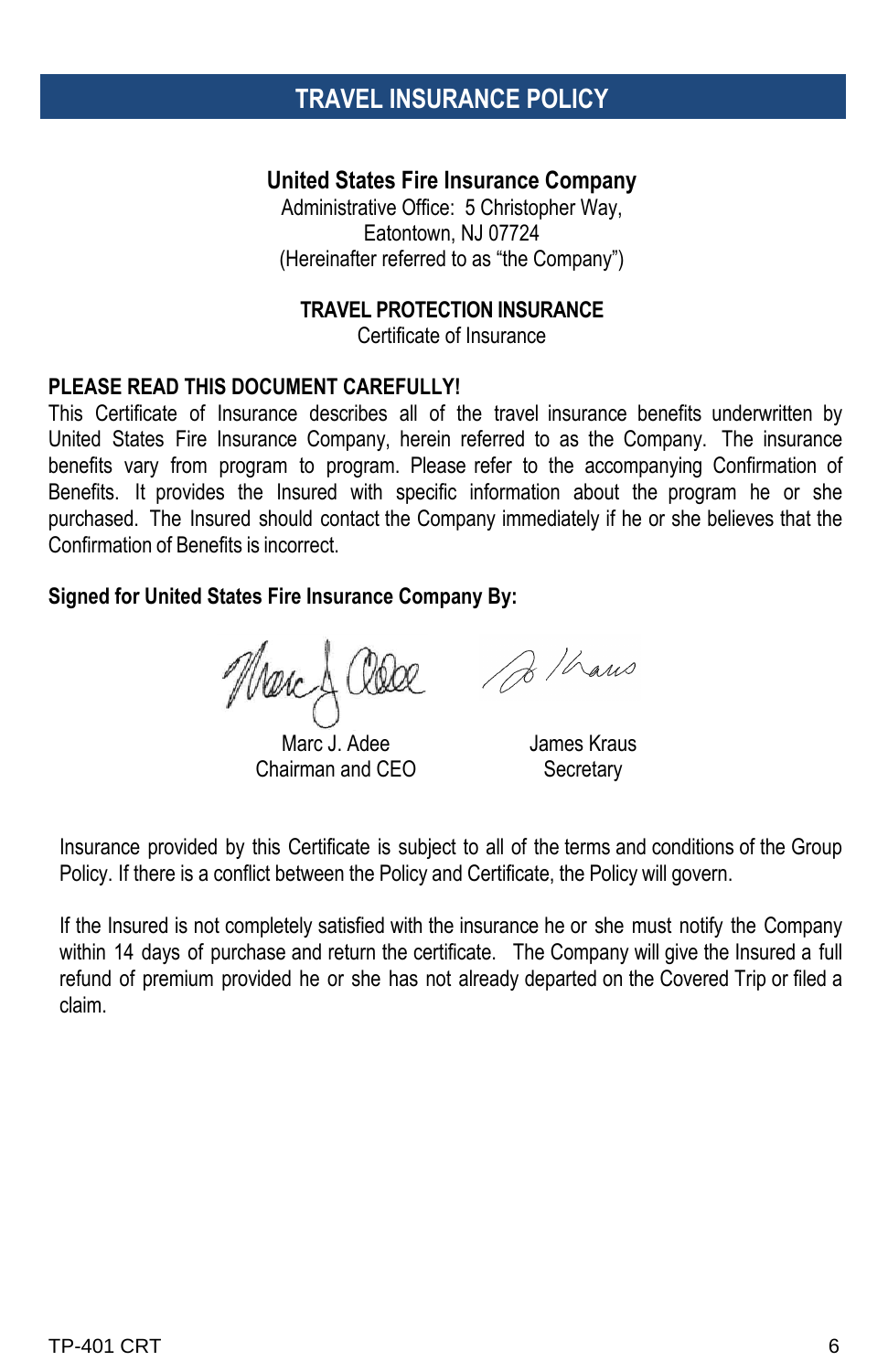### **LIMITED BENEFIT COVERAGE SCHEDULE OF BENEFITS**

| <b>Listing of Benefits</b>                                                                                                                | <b>Maximum Limit</b> |  |
|-------------------------------------------------------------------------------------------------------------------------------------------|----------------------|--|
| <b>Medical Protection</b>                                                                                                                 |                      |  |
| 24 Hour Accidental Death & Dismemberment                                                                                                  | \$10,000             |  |
| <b>Emergency Accident and Sickness Medical Expense</b>                                                                                    | \$50,000             |  |
| <b>Dental Sublimit</b>                                                                                                                    | \$750                |  |
| <b>Emergency Evacuation/Medically Necessary</b><br><b>Repatriation/Repatriation of Remains</b>                                            | \$250,000            |  |
| <b>Travel Protection</b>                                                                                                                  |                      |  |
| <b>Trip Cancellation</b>                                                                                                                  | 100% of Trip Cost*   |  |
| <b>Trip Interruption</b>                                                                                                                  | 100% of Trip Cost*   |  |
| *Up to the less or the Trip Cost paid, up to a maximum of \$20,000.                                                                       |                      |  |
| Trip Delay (Up to \$150 per day)                                                                                                          | \$1,500 (6 hours)    |  |
| <b>Missed Connection</b>                                                                                                                  | \$1,500 (3 hours)    |  |
| <b>Baggage Protection</b>                                                                                                                 |                      |  |
| <b>Baggage/Personal Effects</b>                                                                                                           | \$1,500              |  |
| <b>Per Article Limit</b>                                                                                                                  | \$300                |  |
| <b>Combined Articles Limit</b>                                                                                                            | \$1,000              |  |
| <b>Baggage Delay</b>                                                                                                                      | \$500 (24 hour)      |  |
| <b>Optional Coverages</b>                                                                                                                 |                      |  |
| Optional Benefits applicable only when specifically requested on the application and the<br>appropriate additional premium has been paid. |                      |  |
| <b>Cancel For Any Reason**</b>                                                                                                            | Up to 80% of Non-    |  |
| ** Benefit not available to NY Residents                                                                                                  | Refundable Trip Cost |  |
| <b>Accidental Death &amp; Dismemberment</b><br>(Common Carrier Only)                                                                      | \$100,000            |  |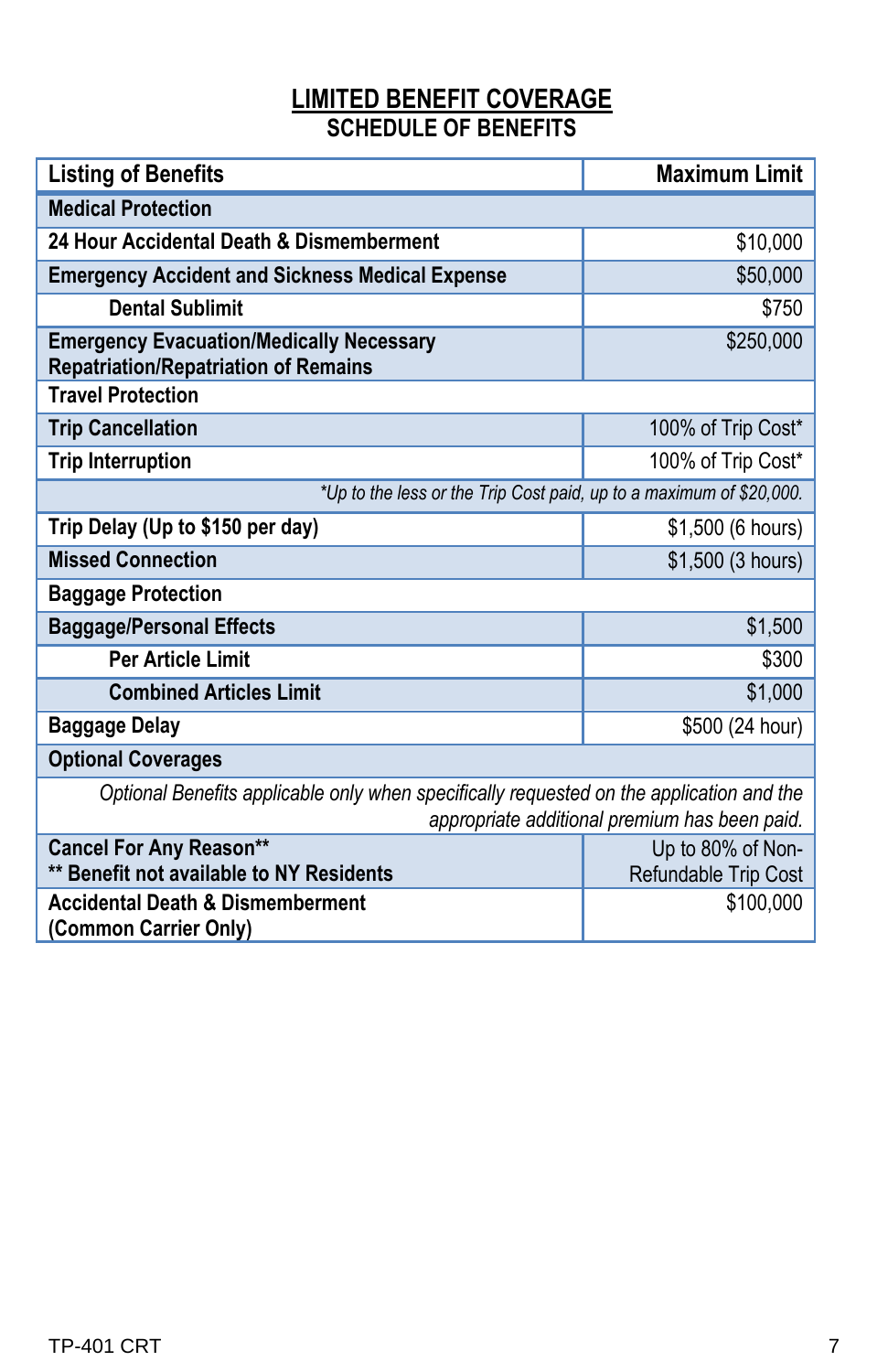#### **SECTION I - COVERAGES**

#### **COVERAGE A 24-HOUR ACCIDENTAL DEATH AND DISMEMBERMENT**

This Coverage A is made a part of the policy. It is subject to all the provisions of this Coverage A**.**

You are eligible for benefits 24 hours a day, up to the Maximum Benefit Amount shown when you sustain an Injury during the Covered Trip which results in a Loss noted below within 181 days of the date of the Injury causing the Loss.

Benefits will be paid as follows:

### **Table of Losses**

| <b>Type of Loss</b>                             | <b>Benefit Amount</b> |
|-------------------------------------------------|-----------------------|
| Loss of Life                                    | 100% of Principal Sum |
| Loss of both hands                              | 100% of Principal Sum |
| Loss of both feet                               | 100% of Principal Sum |
| Loss of both eyes                               | 100% of Principal Sum |
| Loss of one hand and one foot                   | 100% of Principal Sum |
| Loss of one hand and one eye                    | 100% of Principal Sum |
| Loss of one foot and one eye                    | 100% of Principal Sum |
| Loss of one hand                                | 50% of Principal Sum  |
| Loss of one foot                                | 50% of Principal Sum  |
| Loss of one eye                                 | 50% of Principal Sum  |
| Loss of thumb and index finger of the same hand | 25% of Principal Sum  |

Loss of hand or hands, or foot or feet, means severance at or above the wrist joint or ankle joint, respectively,

Loss of eye or eyes means the total and irrecoverable loss of the entire sight thereof. Only one of the amounts shown above (the largest applicable) will be paid for Injuries resulting from one accident.

The benefit for loss of: (a) two limbs; (b) both eyes; or (c) one limb and one eye is payable only when such loss results from the same accident

The Principal Sum is shown in the Schedule & Coverages.

#### **COVERAGE B ACCIDENT AND SICKNESS MEDICAL EXPENSE**

This Coverage B is made a part of the policy. It is subject to all the provisions of this Coverage B.

For the purpose of this benefit:

"Covered Expense" means expense incurred for services and supplies: (a) listed below; and (b) ordered or prescribed by a Legally Qualified Physician as Medically Necessary for diagnosis or treatment; which is limited to:

- 1. The services of a Legally Qualified Physician;
- TP-401 CRT 8 2. Hospital or ambulatory medical-surgical center services (this will also include expenses for a cruise ship cabin or hotel room, not already included in the cost of the Insured's Covered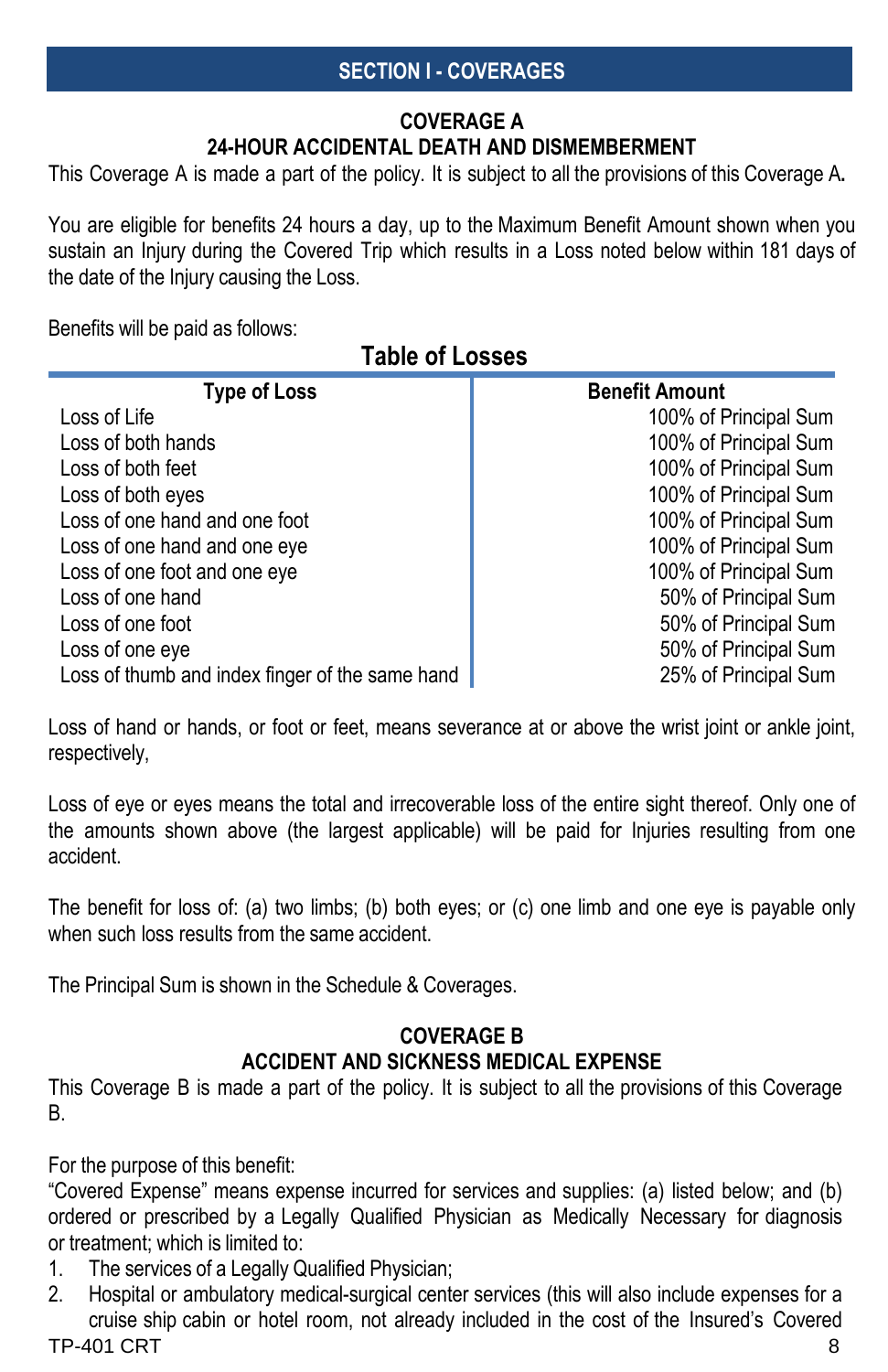Trip, if recommended as a substitute for a hospital room for recovery of an Injury);

3. transportation furnished by a professional ambulance company to and/or from a Hospital; and prescribed drugs, prosthetics and therapeutic services and supplies.

Benefits will be paid for the Covered Expense incurred, up to the Maximum Benefit Amount, if You incur a Covered Expense as a result of an accidental Injury that occurs during the Covered Trip or a Sickness that first manifests itself on the Covered Trip. Only Covered Expenses incurred during the Covered Trip will be reimbursed. Expenses incurred after the Covered Trip are not covered.

Benefits will include expenses for emergency dental treatment due to accidental Injury not to exceed \$750.00.

Benefits will not be paid in excess of the Usual and CustomaryCharges.

Advance payment will be made to a Hospital, up to the Maximum Benefit Amount, if needed to secure an Insured's admission to a Hospital, because of a covered accidental Injury. The authorized travel assistance company will coordinate advance payment to the Hospital.

These benefits will not duplicate any benefits payable under the policy or any coverage(s) attached to the policy.

The maximum Benefit Amount is shown in the Schedule & Coverages.

#### **COVERAGE C EMERGENCY MEDICAL EVACUATION, MEDICAL REPATRIATION AND RETURN OF REMAINS**

This Coverage C Benefit is provided only if shown as covered in the Confirmation of benefits.

When You suffer loss of life for any reason or incurs a Sickness or Injury during the course of a Covered Trip, the following benefits are payable, up to the Maximum Benefit Amount.

**1. For Emergency Medical Evacuation:** If the local attending Legally Qualified Physician and the authorized travel assistance company determine that transportation to a Hospital or medical facility is Medically Necessary to treat an unforeseen Sickness or Injury which is acute or life threatening and adequate Medical Treatment is not available in the immediate area, the Transportation Expense incurred will be paid for the Usual and Customary Charges for transportation to the closest Hospital or medical facility capable of providing that treatment.

If You are in the Hospital for more than seven consecutive days and Your dependent children who are under 18 years of age and accompanying You on the Covered Trip, are left unattended, Economy Transportation will be paid to return the dependents to their home (with an attendant, if considered necessary by the travel assistance company)."

If You are traveling alone and are in the Hospital for more than seven consecutive days and Emergency Evacuation is not imminent, upon Your or of Your next of kin if You are incapacitated, benefits will be paid to transport one person, chosen by You, by Economy Transportation, for a single visit to and from Your.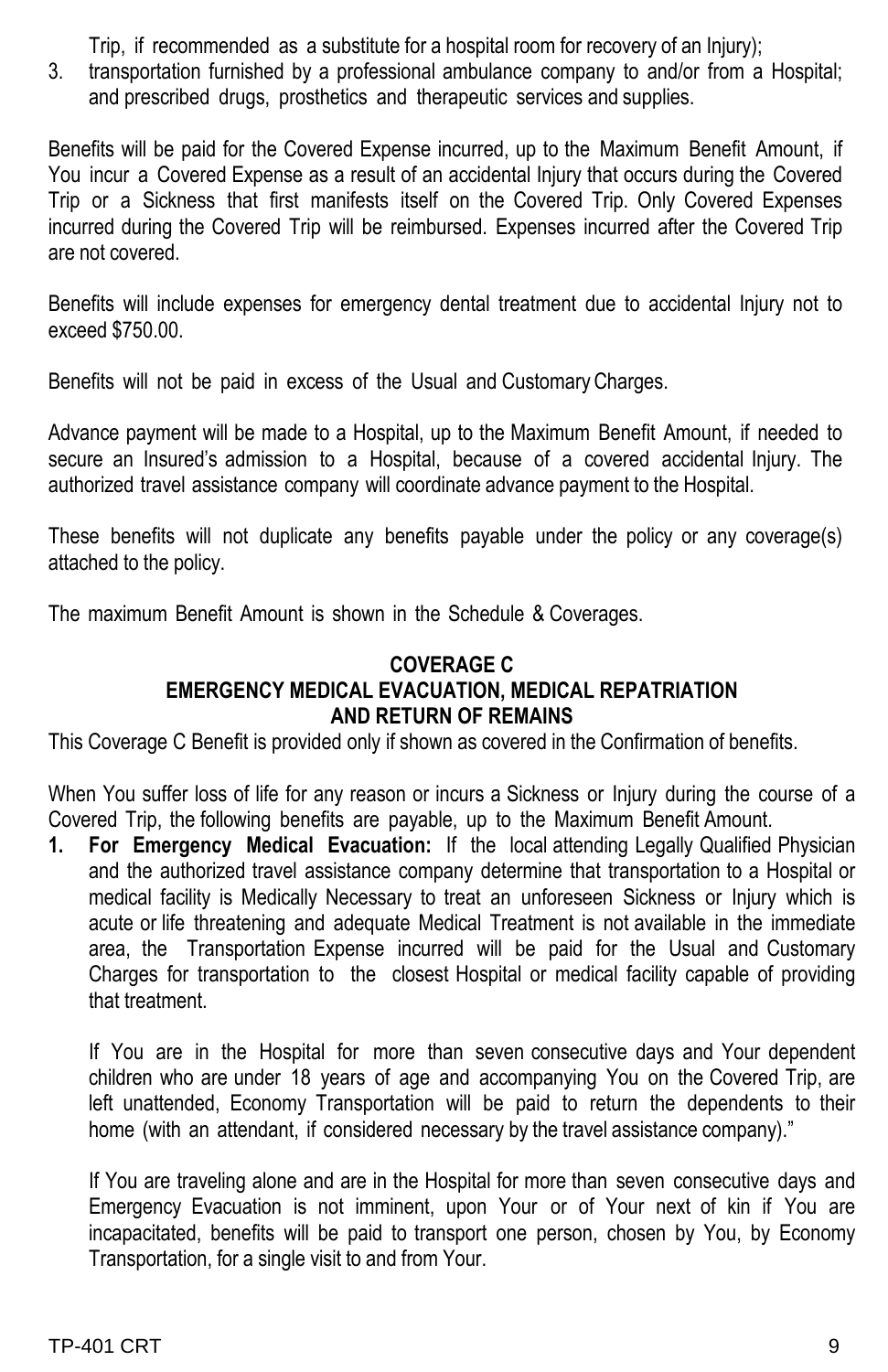#### **2. ForMedical Repatriation:**

- a) If the local attending Legally Qualified Physician and the authorized travel assistance company determine that it is Medically Necessary for You to return to Your place of permanent residence because of an unforeseen Sickness or Injury which is acute or life-threatening, the Transportation Expense incurred will be paid for Your return to his or her permanent residence via:
	- i) one-way Economy Transportation; or
	- ii) commercial upgrade, based on an Insured's condition as recommended by the local attending Legally Qualified Physician and verified in writing.

Transportation must be via the most direct and economical route.

- b) If the local attending Legally Qualified Physician and the authorized travel assistance company determine that it is Medically Necessary for You to return to his or her place of permanent residence for continued treatment of an unforeseen Sickness or Injury which is acute or life-threatening, the Transportation Expense incurred will be paid for transportation to the Hospital or medical facility closest to Your permanent place of residence capable of providing that treatment. Transportation must be by the most direct and economical route. Covered land or air transportation includes, but is not limited to, commercial stretcher, medical escort, or the Usual and Customary Charges for air ambulance, provided such transportation has been pre-approved and arranged by the authorized travel assistance company.
- **3. For Return of Remains:** In the event of Your death, the expense incurred will be paid for minimally necessary casket or air tray, preparation and transportation of Your remains to his or her place of residence or to the place of burial.

Benefits are paid less the value of Your original unused return travel ticket.

If benefits are payable under this Coverage C and You have other insurance that may provide benefits for this same loss, the Company reserves the right to recover from such other insurance. You shall:

- a) notify the Company of any other insurance;
- b) help the Company exercise the Company's rights in any reasonable way that the Company may request, including the filing and assignment of other insurance benefits;
- c) not do anything after the loss to prejudice the Company's rights; and
- d) reimburse to the Company, to the extent of any payment the Company has made, for benefits received from such other insurance.

The Maximum Benefit Amount is shown in the Schedule & Coverages.

#### **COVERAGE D TRIP CANCELLATION**

This Coverage D is made a part of the policy. It is subject to all the provisions of this Coverage D.

Benefits will be paid up to the Maximum Benefit Amount purchased to cover You for the Published Penalties and unused non-refundable prepaid expenses for Travel Arrangements when You are prevented from taking his or her Covered Trip due to:

- 1. Death involving You or Your Traveling Companion or You or Your Traveling Companions Business Partner or Your Family Member;
- 2. A covered Sickness or Injury involving You, Your Traveling Companion or Business Partner, or Your Family Member or Your Traveling Companion which necessitates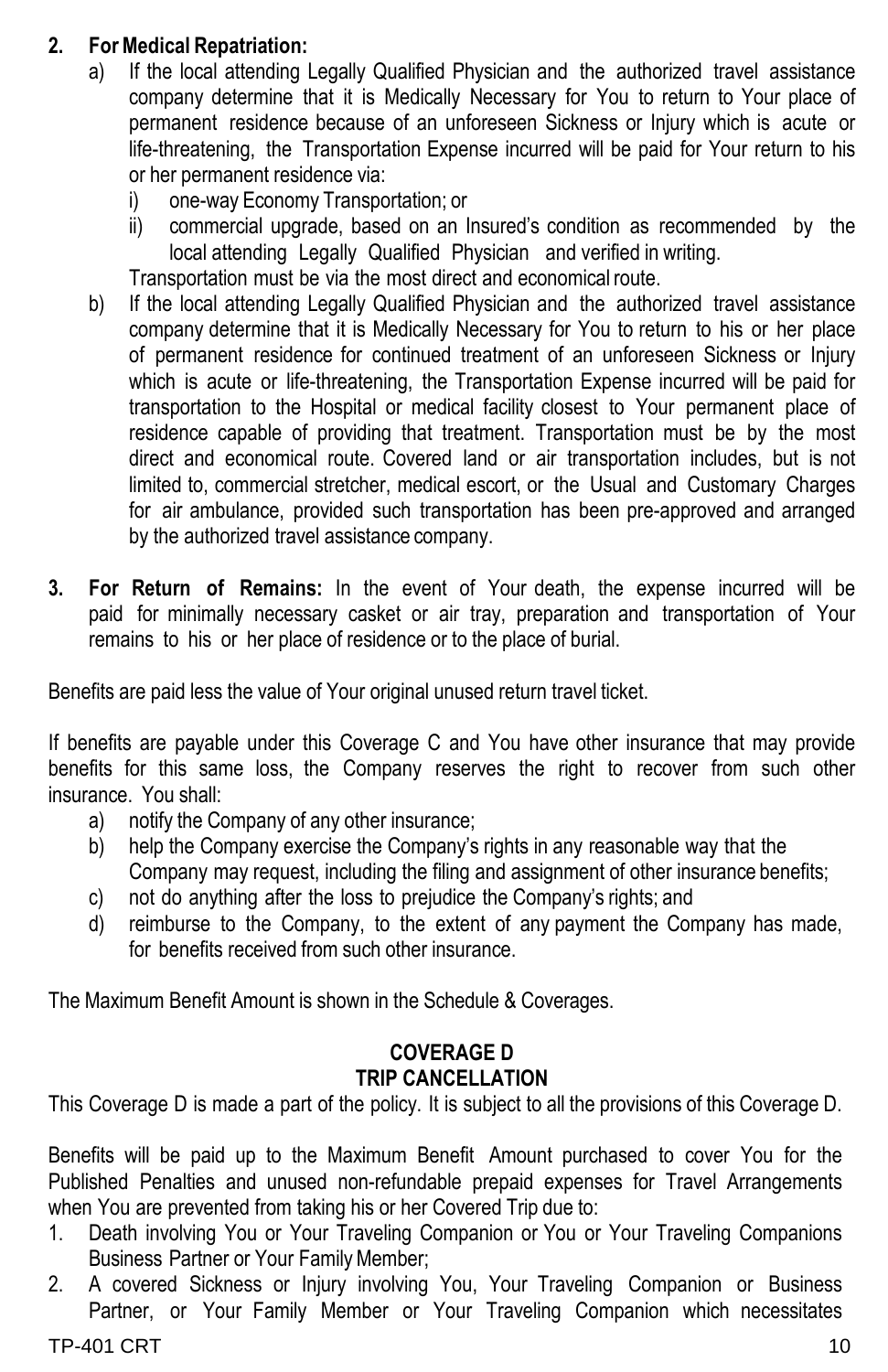Medical Treatment at the time of cancellation and results in medically imposed restrictions, as certified by a Legally Qualified Physician, which prevents an Insured's participation in the Covered Trip;

- 3. Your or Your Traveling Companion being hijacked, quarantined, required to serve on a jury (notice of jury duty must be received after the Effective Date) served with a court order to appear as a witness in a legal action in which You or Your Traveling Companion is not a party (except law enforcement officers);
- 4. You or Your Traveling Companion's principal place of residence being rendered uninhabitable by unforeseen circumstances or fire or flood or burglary of primary residence within 10 days of departure;
- 5. You or Your or Traveling Companion being directly involved in a traffic accident, which must be substantiated by a police report, while en route to an Insured's scheduled point of departure;
- 6. Bankruptcy or Default of an airline or cruise line, or tour operator or travel supplier (other than the tour operator or travel agency from whom You purchased your travel arrangements) which stops service more than 14 days following Your Effective Date. Benefits will be paid due to Bankruptcy or Default of an airline only if no alternate transportation is available. If alternate transportation is available, benefits will be limited to the change fee charged to allow the Insured to transfer to another airline in order to get to the Insured's intended destination.
- 7. Unannounced strike that causes complete cessation of services of Your Common Carrier for at least 18 consecutive hours;
- 8. Weather that causes complete cessation of services of Your Common Carrier for at least 18 consecutive hours;
- 9. Felonious Assault on You or on Your Traveling Companion within 10 days of the scheduled Departure Date;
- 10. You or Your Traveling Companion is in the Military and called to emergency duty for a national disaster other than war;
- 11. Employer termination or layoff affecting You or a person(s) sharing the same room with You during Your Covered Trip. Employment must have been with the same employer for at least 3 continuous years;
- 12. A Terrorist Incident that occurs in a city listed on the itinerary of Your Covered Trip and within 30 days prior to Your Scheduled Departure Date. This same city must not have experienced a Terrorist Incident within the 90 days prior to the Terrorist Incident that is causing Your cancellation of the Covered Trip. Benefits are not provided if the Travel Supplier offers a substitute itinerary.

Provided such circumstances occurred after Your Effective Date.

All cancellations must be reported to the Travel Supplier within 72 hours of the event causing the need to cancel. If the event delays the reporting of the cancellation beyond the 72 hours, the event should be reported as soon as possible. All other delays of reporting beyond 72 hours will result in reduced benefit payments.

If Your Travel Supplier cancels Your Covered Trip, You are covered for the reissue fee charged by the airline for the tickets. You must have covered the entire cost of the Covered Trip including the air.

The maximum payable under this benefit is the lesser of a) total cost of Your Covered Trip; or b) the total amount of coverage You purchased.

#### $TP-401$  CRT  $11$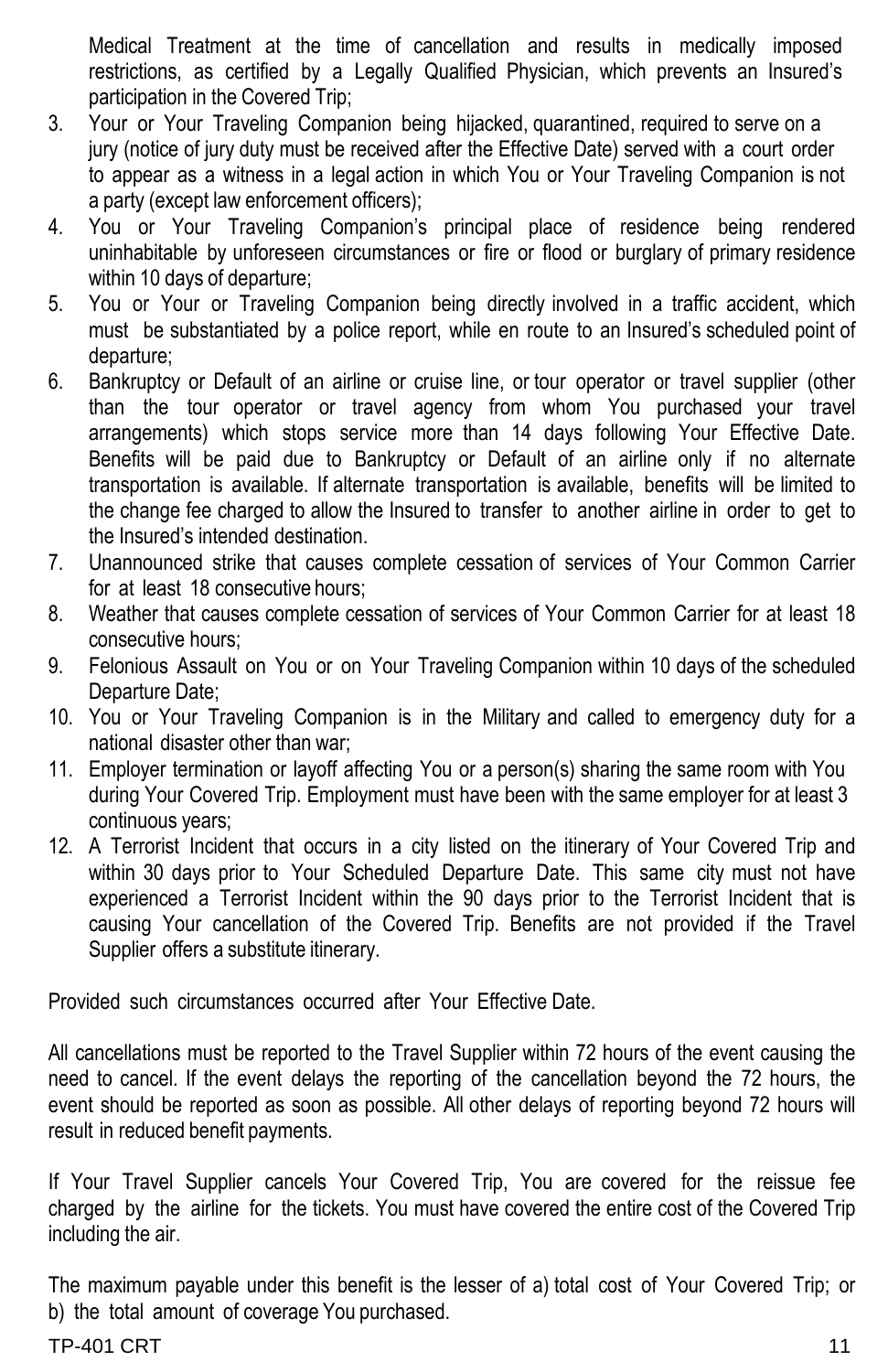#### **Single Supplement**

Benefits will be paid, up to the Maximum Benefit Amount, for the additional cost incurred as a result of a change in the per person occupancy rate for prepaid Travel Arrangements if a Traveling Companion has his or her Covered Trip delayed, canceled or interrupted for a covered reason and an Insured does not cancel.

These benefits will not duplicate any benefits payable under the policy or any coverage(s) attached to the policy.

The Maximum Benefit Amount is shown in the Schedule & Coverages.

#### **COVERAGE E TRIP INTERRUPTION**

This Coverage E is made a part of the policy. It is subject to all the provisions of this Coverage E.

Benefits will be paid, up to the Maximum Benefit Amount, for the non-refundable, unused portion of the prepaid expenses for Travel Arrangements and/or the Additional Transportation Cost paid to return home or rejoin the Covered Trip, when You are prevented from completing his or her Covered Trip due to:

- 1. Death involving You or Your Traveling Companion or You or Your Traveling Companions Business Partner or Your Family Member;
- 2. A covered Sickness or Injury involving You, Your Traveling Companion or Business Partner, or Your Family Member or Your Traveling Companion which necessitates Medical Treatment at the time of cancellation and results in medically imposed restrictions, as certified by a Legally Qualified Physician, which prevents an Insured's participation in the Covered Trip;
- 3. Your or Your Traveling Companion being hijacked, quarantined, required to serve on a jury (notice of jury duty must be received after the Effective Date) served with a court order to appear as a witness in a legal action in which You or Your Traveling Companion is not a party (except law enforcement officers);
- 4. You or Your Traveling Companion's principal place of residence being rendered uninhabitable by unforeseen circumstances or fire or flood or burglary of primary residence within 10 days of departure;
- 5. You or Your or Traveling Companion being directly involved in a traffic accident, which must be substantiated by a police report, while en route to an Insured's scheduled point of departure;
- 6. Bankruptcy or Default of an airline or cruise line, or tour operator or travel supplier (other than the tour operator or travel agency from whom You purchased your travel arrangements) which stops service more than 14 days following Your Effective Date.. Benefits will be paid due to Bankruptcy or Default of an airline only if no alternate transportation is available. If alternate transportation is available, benefits will be limited to the change fee charged to allow the Insured to transfer to another airline in order to get to the Insured's intended destination.
- 7. Unannounced strike that causes complete cessation of services of Your Common Carrier for at least 18 consecutive hours;
- 8. Weather that causes complete cessation of services of Your Common Carrier for at least 18 consecutive hours;
- 9. Felonious Assault on You or on Your Traveling Companion within 10 days of the scheduled Departure Date;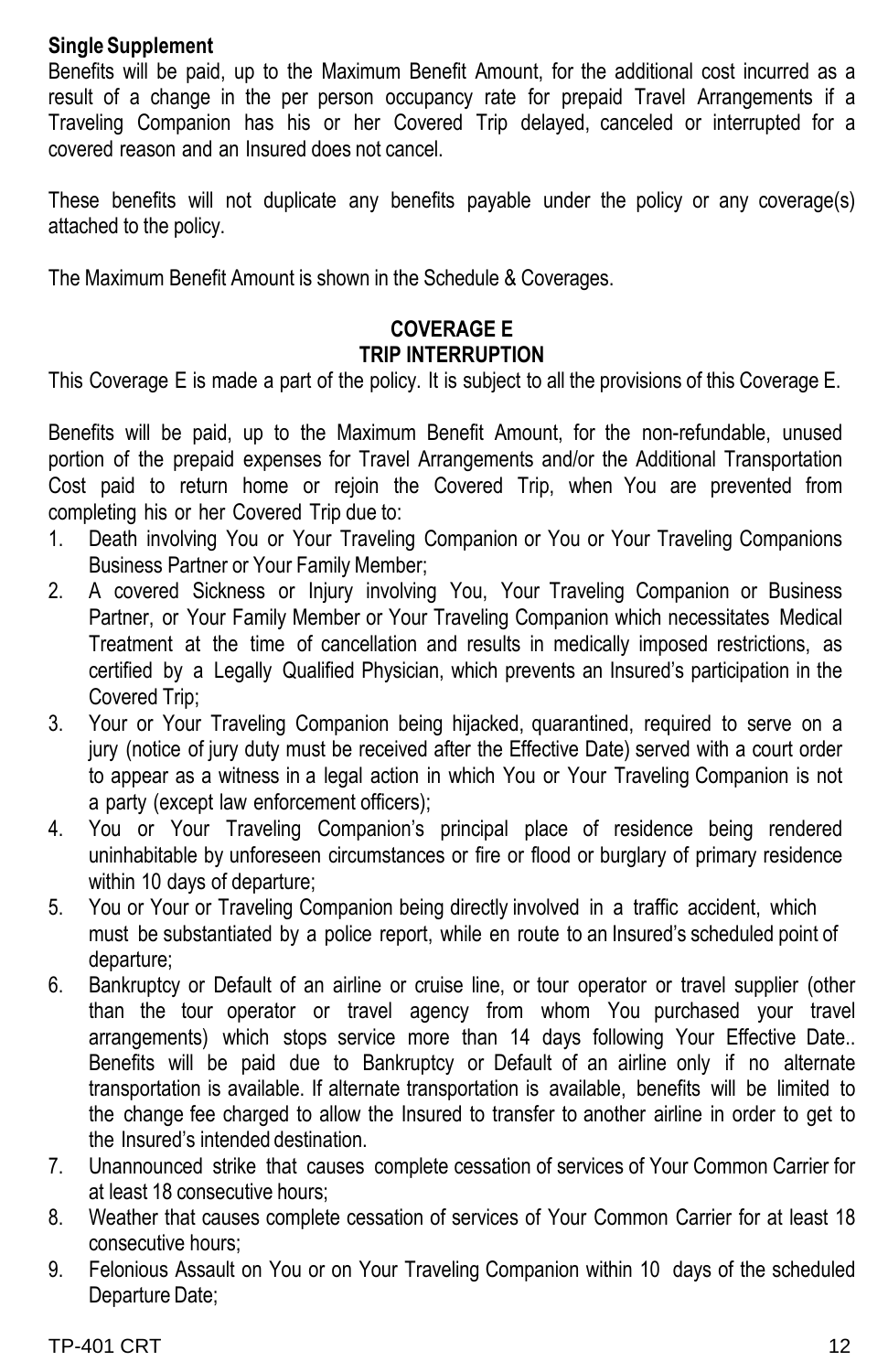- 10. You or Your Traveling Companion is in the Military and called to emergency duty for a national disaster other than war;
- 11. Employer termination or layoff affecting You or a person(s) sharing the same room with You during Your Covered Trip. Employment must have been with the same employer for at least 3 continuous years;
- 12. A Terrorist Incident that occurs in a city listed on the itinerary of Your Covered Trip and within 30 days prior to Your Scheduled Departure Date. This same city must not have experienced a Terrorist Incident within the 90 days prior to the Terrorist Incident that is causing Your cancellation of the Covered Trip. Benefits are not provided if the Travel Supplier offers a substitute itinerary.

Provided such circumstances occurred after Your Effective Date.

All cancellations must be reported to the Travel Supplier within 72 hours of the event causing the need to cancel. If the event delays the reporting of the cancellation beyond the 72 hours, the event should be reported as soon as possible. All other delays of reporting beyond 72 hours will result in reduced benefit payments.

These benefits will not duplicate any benefits payable under the policy or any coverage(s) attached to the policy.

The Maximum Benefit Amount is shown in the Schedule & Coverages.

#### **COVERAGE F MISSED CONNECTION**

This Coverage F Benefit is provided only if shown covered on the Confirmation of Benefits.

If You miss Your cruise or tour departure because their airline flight is delayed for 3 or more hours, due to:

- a) any delay of a Common Carrier. The delay must be certified by the Common Carrier;
- b) documented weather condition preventing the Insured from getting to the point of departure;
- c) quarantine, hijacking, Strike, natural disaster, terrorism or riot;

Benefits will be paid, on a one-time basis, up to the Maximum Benefit Amount, for:

- a) the Additional Transportation Cost to join the Covered Trip;
- b) reasonable accommodation and meal expenses up to \$100 per day necessarily incurred by an Insured for which he or she has proof of purchase and which were not paid for or provided by any other source"

The Maximum Benefit Amount is shown in the Schedule & Coverages.

#### **COVERAGE G TRIP DELAY**

This Coverage G Benefit is provided only if shown as covered in the Conformation of Benefits.

If You are delayed for 6 hours or more hours while in route to or from a Covered Trip, due to:

- 1. any delay of a Common Carrier. The delay must be certified by the Common Carrier;
- 2. a traffic accident in which You or Your Traveling Companion are not directly involved (must be substantiated by a police report);

 $TP-401$  CRT  $\hspace{1.5cm}$  13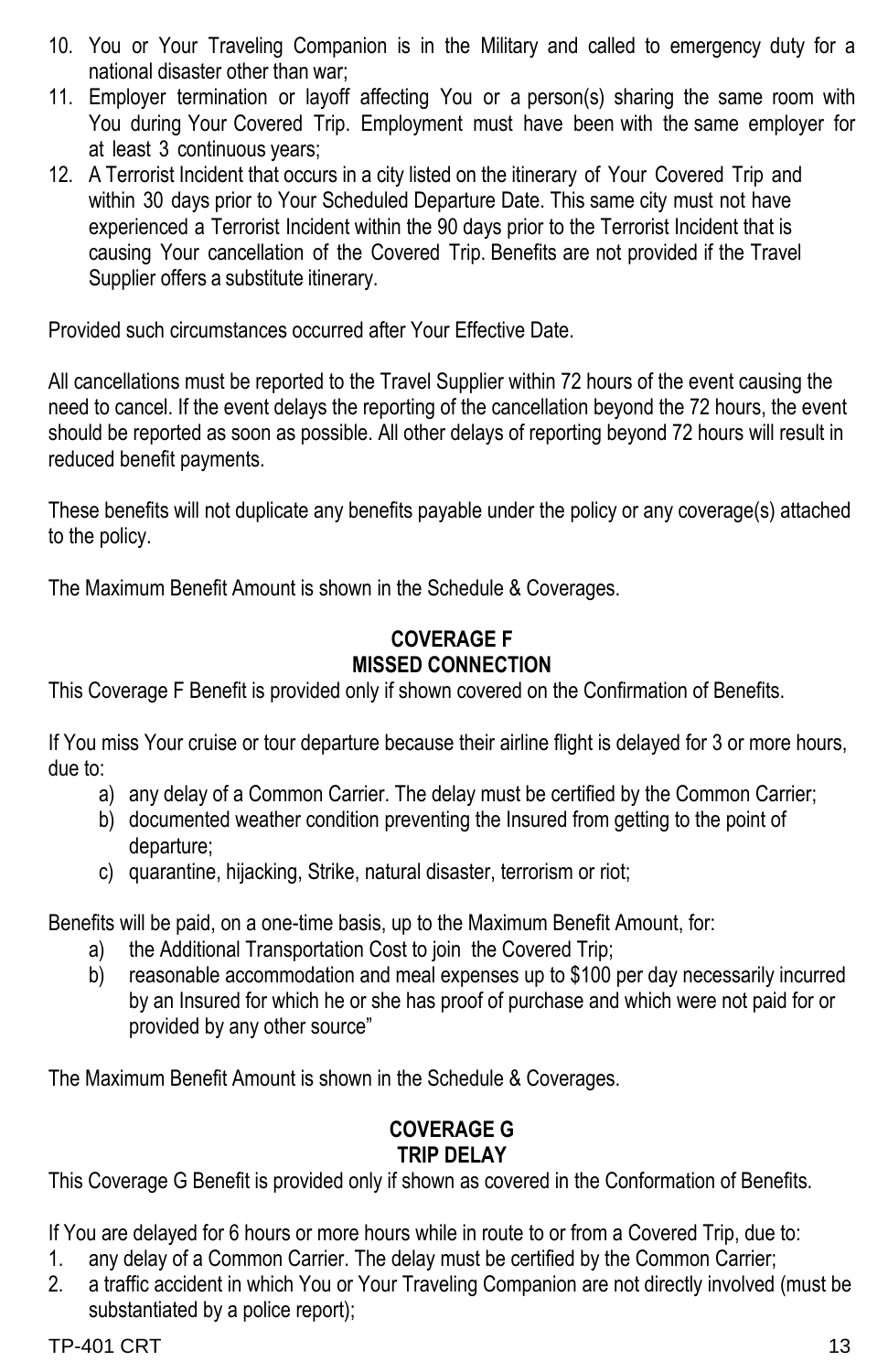- 3. lost or stolen passports, travel documents or money (must be substantiated by a police report); or
- 4. quarantine, hijacking, strike, natural disaster, terrorism or riot;
- 5. documented weather condition preventing the Insured from getting to the point of departure;

Benefits will be paid, on a one-time basis, up to the Maximum Benefit Amount, for:

- 1. the Additional Transportation Cost from the point where You were delayed to a destination where he or she can join the Covered Trip;
- 2. the Additional Transportation Cost to return You to Your originally scheduled return destination;
- 3. reasonable accommodation and meal expenses up to \$150 per day necessarily incurred by You for which You have proof of purchase and which were not paid for or provided by any other source; and
- 4. the non-refundable, unused portion of the prepaid expenses for the Covered Trip. As long as the expenses are supported by, proof of purchase and are not reimbursable by any other source.

If You are delayed by a Common Carrier while en route to their return destination after the Covered Trip is completed and has placed their cat or dog in a kennel for the duration of the Covered Trip and You unable to collect them on the day previously agreed with the kennel, benefits will be paid at \$25 per day, on a one-time basis, up to the Maximum Benefit Amount to cover the necessary additional kennel fees.

You must provide the following documentation when presenting a claim for these benefits:

- a) Written confirmation of the reasons for delay from the Common Carrier whose delay resulted in the loss, including but not limited to; scheduled departure and return times and actual departure and return times;
- b) Written confirmation from the kennel advising the original pick-up date and the actual pick-up date.

Benefits will not be paid for any expenses, which have been reimbursed, or for any services that have been provided by the Common Carrier.

These benefits will not duplicate any benefits payable under the policy or any coverage(s) attached to the policy.

The maximum Benefit Amount is shown in the Schedule & Coverages.

#### **COVERAGE H BAGGAGE AND PERSONAL EFFECTS**

This Coverage H Benefit is provided only if shown as covered in the Schedule & Coverages.

For the purposes of this Benefit:

"Baggage and Personal Effects" means goods being used by an Insured during a Covered Trip. The term Baggage and Personal Effects does not include:

- 1. animals;
- 2. automobiles and automobile equipment;
- 3. boats or other vehicles or conveyances;

 $TP-401$  CRT  $14$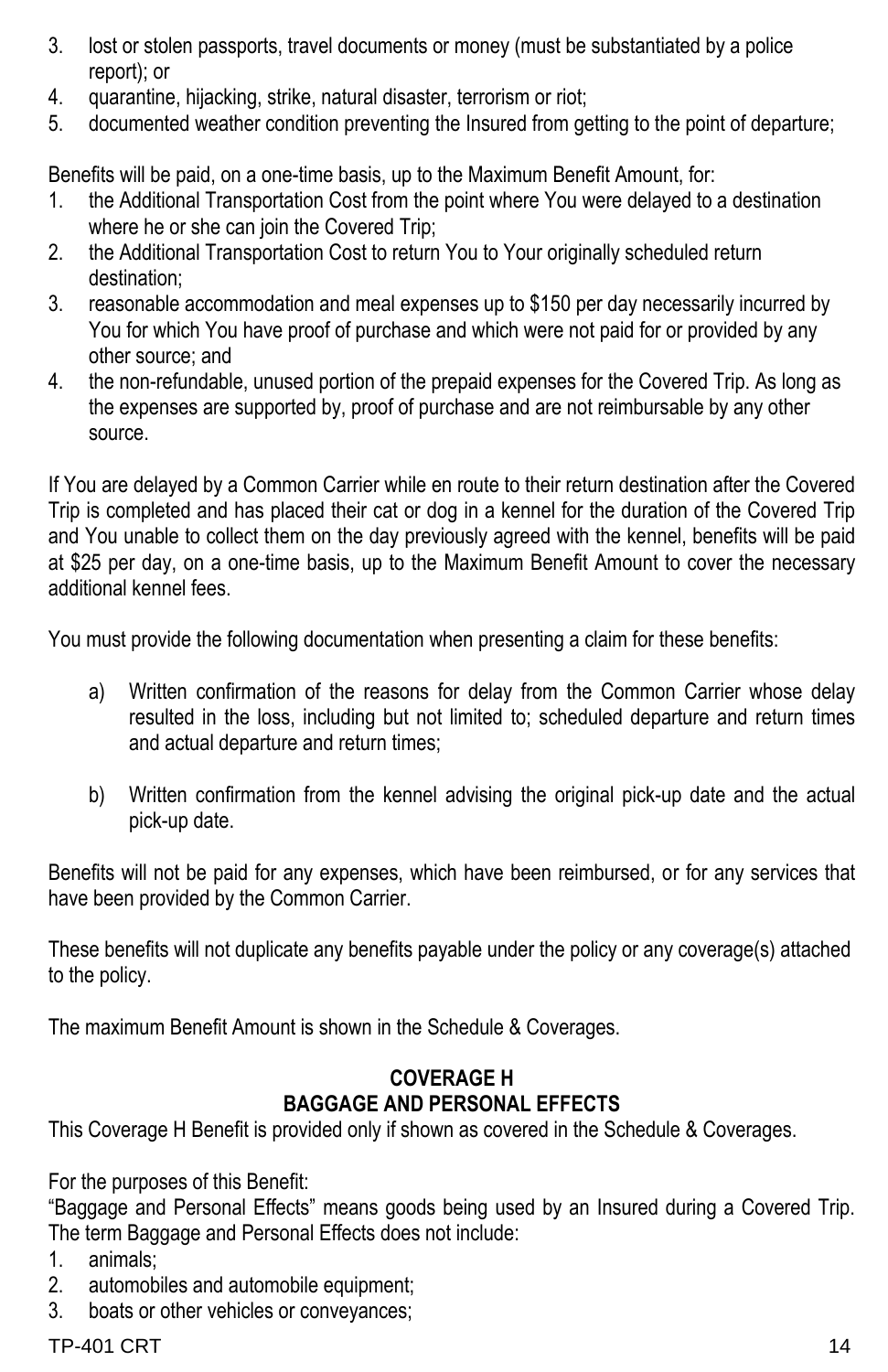- 4. trailers;
- 5. motors;
- 6. aircraft;
- 7. bicycles, except when checked as baggage with a Common Carrier;
- 8. household effects and furnishings;
- 9. antiques and collector's items;
- 10. sunglasses, contact lenses, artificial teeth, dental bridges or hearing aids;
- 11. prosthetic limbs;
- 12. prescribed medications;
- 13. keys, money, credit cards (except as coverage is otherwise specifically provided herein),
- 14. securities, stamps, tickets and documents (except as coverage is otherwise specifically provided herein);
- 15. professional or occupational equipment or property, whether or not electronic business equipment; or
- 16. telephones, computer hardware or software;

**For Baggage and Personal Effects:** Coverage will be provided to You: (a) against all risks of permanent loss, theft or damage to baggage and personal effects; (b) subject to all Exclusions and Limitations in the policy; (c) up to the Maximum Benefit Amount; and (d) occurring while this coverage is in force.

The lesser of the following amounts will be paid:

- a) the actual cash value (cost less proper deduction for depreciation) at the time of loss, theft or damage;
- b) the cost to repair or replace the article with material of a like kind and quality; or
- c) \$300 per article.

A combined maximum of \$1,000 will be paid for jewelry, watches, articles consisting in whole or in part of silver, gold or platinum, articles trimmed with fur, cameras and their accessories and related equipment.

A maximum of \$100 will be paid for the cost of replacing a passport or visa.

A maximum of \$100 will be paid for the cost associated with the unauthorized use of lost or stolen credit cards, subject to verification that the Insured has complied with all conditions of the credit card company.

**For Baggage Delay:** If, while on a Covered Trip, Your checked baggage is delayed or misdirected by a Common Carrier for more than 24 hours from Your time of arrival at a destination other than at Your place of permanent residence, benefits will be paid, up to the Maximum Benefit Amount, for the actual expenditure for necessary personal effects. You must be a ticketed passenger on a Common Carrier. The Common Carrier must certify the delay or misdirection. Receipts for the purchases must accompany any claim.

Benefits will not be paid for any expenses which have been reimbursed or for any services which have been provided by the Common Carrier, hotel or Travel Supplier; nor will benefits be paid for loss or damage to property specifically schedule under any other insurance.

These benefits will not duplicate any benefits payable under the policy or any coverage(s) attached to the policy.

#### $TP-401$  CRT  $\hspace{1.5cm}$  15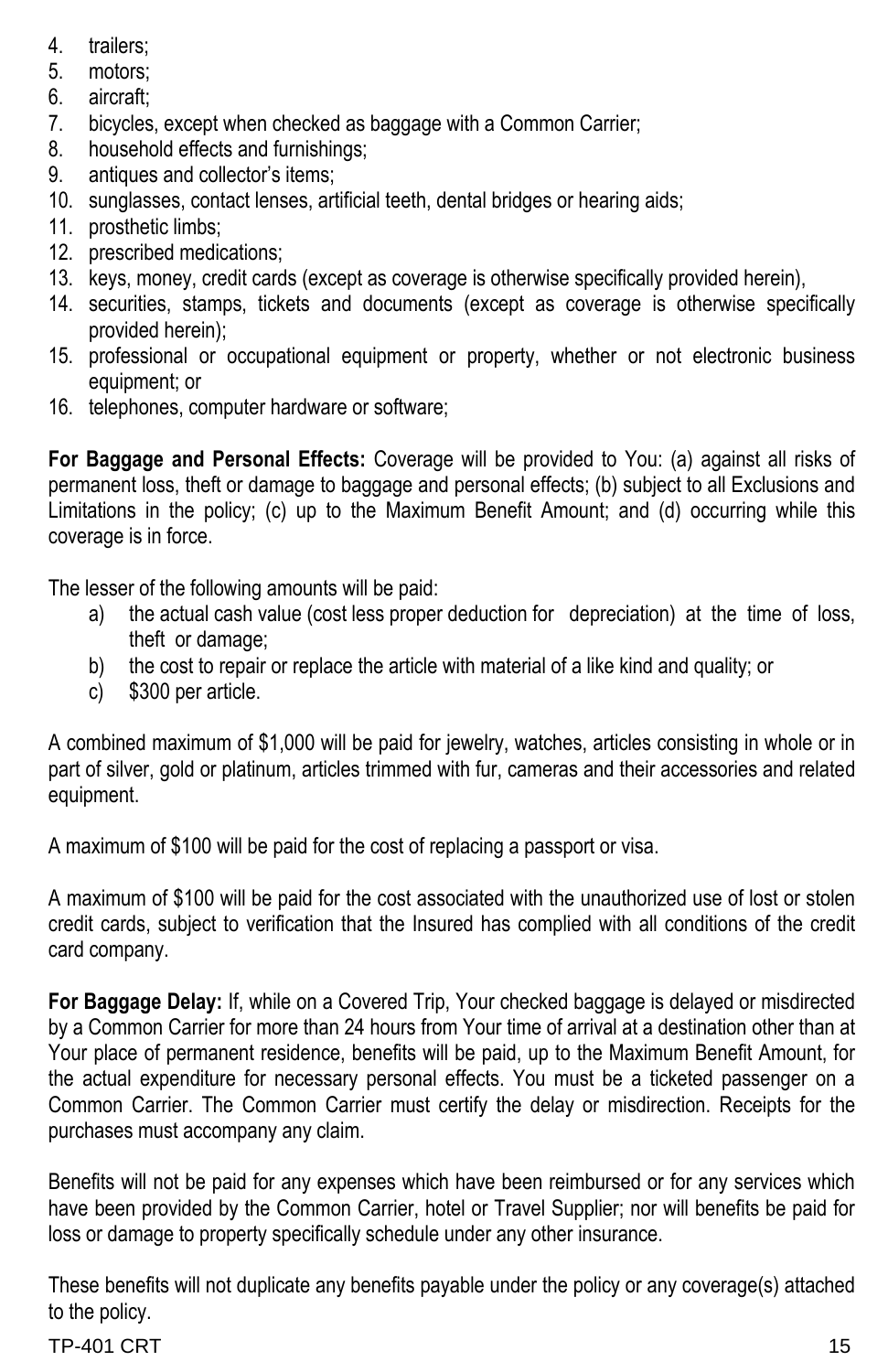The Maximum Benefit Amount is shown in the Schedule & Coverages.

#### **COVERAGE I OPTIONAL CANCEL FOR ANY REASON BENEFIT**

**Optional Coverage:** Applicable only when purchased at the within 14 days of original plan purchase and if the appropriate additional premium has been paid.

If You cancel Your Trip for any reason not otherwise covered by this plan, benefits will be paid for 80% of the Prepaid, forfeited, non-refundable Payments or Deposits You paid for Your Trip provided:

- a) Your Payment or Deposit for this plan is received within 14 days of the date Your initial Payment or Deposit for Your Trip is received; and
- b) You insure 100% of the Prepaid Trip costs that are subject to cancellation penalties or restrictions; and
- c) You cancel Your Trip 48 hours or more before Your Scheduled Departure Date and after final Payment of Your Trip has been made.

#### **COVERGE J OPTIONAL COMMON CARRIER ACCIDENTAL DEATH ANDDISMEMBERMENT**

We will pay the percentage of the Principal Sum shown in the Table of Losses below when You sustain an Injury while a passenger (not as a pilot, operator or member of the crew) riding in, boarding or alighting from a public conveyance provided by a Common Carrier that results in a loss shown in the Table of Losses below. The loss must occur within one hundred eighty one (181) days after the date of the Injury causing the loss. The Principal Sum is the Maximum Benefit Amount shown in the Schedule of Benefits.

Benefits will be paid as follows:

**Table of Losses**

| <b>Type of Loss</b>                             | <b>Benefit Amount</b> |
|-------------------------------------------------|-----------------------|
| Loss of Life                                    | 100% of Principal Sum |
| Loss of both hands                              | 100% of Principal Sum |
| Loss of both feet                               | 100% of Principal Sum |
| Loss of both eyes                               | 100% of Principal Sum |
| Loss of one hand and one foot                   | 100% of Principal Sum |
| Loss of one hand and one eye                    | 100% of Principal Sum |
| Loss of one foot and one eye                    | 100% of Principal Sum |
| Loss of one hand                                | 50% of Principal Sum  |
| Loss of one foot                                | 50% of Principal Sum  |
| Loss of one eye                                 | 50% of Principal Sum  |
| Loss of thumb and index finger of the same hand | 25% of Principal Sum  |

**Loss of hand or hands, or foot or feet**, means severance at or above the wrist joint or ankle joint, respectively.

**Loss of eye or eyes** means the total and irrecoverable loss of the entire sight thereof.

Only one of the amounts shown above (the largest applicable) will be paid for Injuries resulting from one accident.

 $TP-401$  CRT  $16$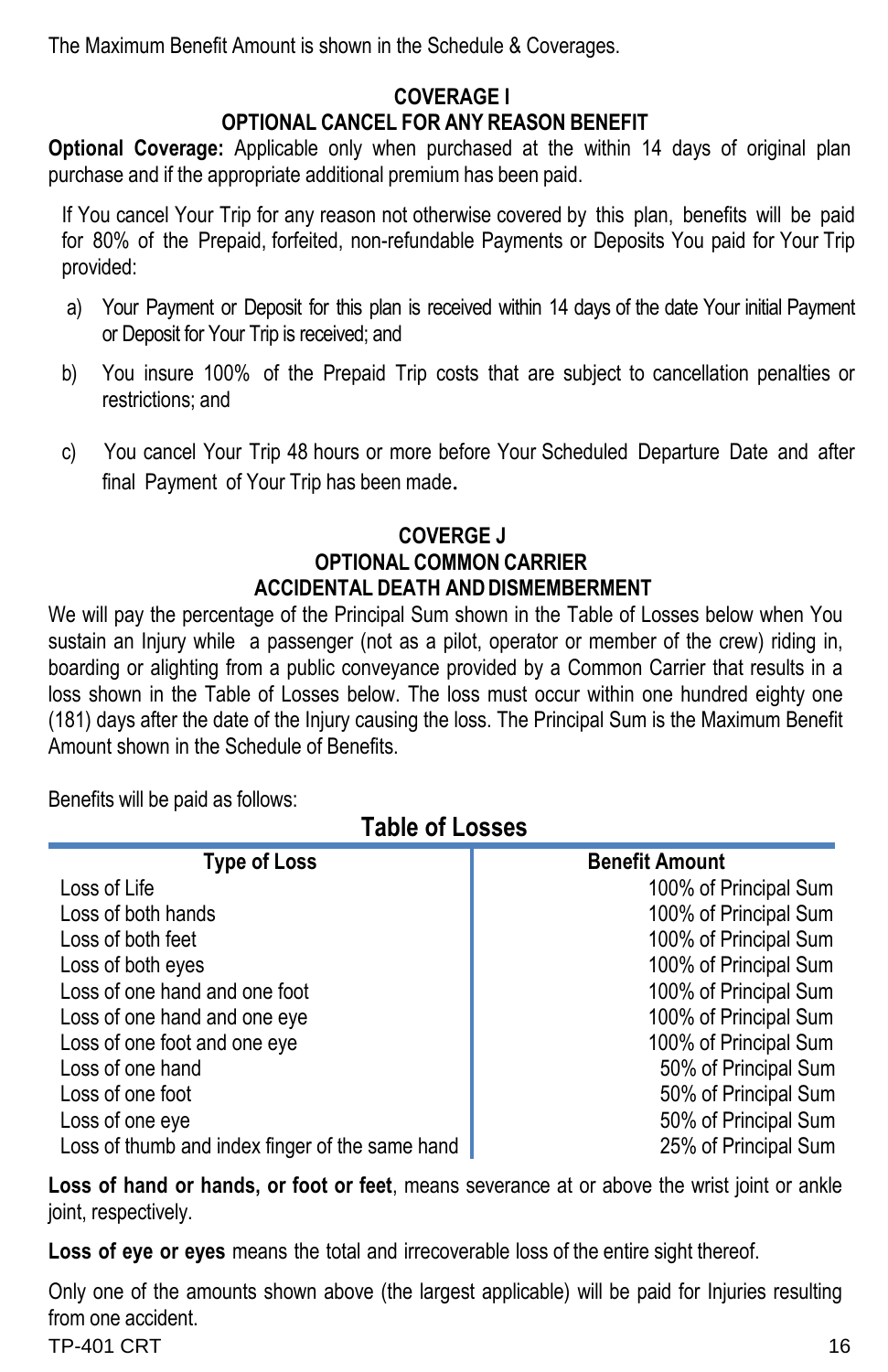The benefit for loss of: (a) two limbs; (b) both eyes; or (c) one limb and one eye is payable only when such loss results from the same accident.

These benefits will not duplicate any benefits payable under the Certificate or any coverage(s) attached to the Certificate.

The Principal Sum is shown in the Schedule of Benefits. These benefits will not duplicate any other benefits payable under the Certificate or any coverage(s) attached to the Certificate.

#### **SECTION II - DEFINITIONS**

| "Additional<br><b>Transportation Cost"</b> | actual cost incurred for one-way Economy<br>the<br>means<br>Transportation by Common Carrier reduced by the value of an<br>unused travel ticket.                                                                                                                                                                                                                                                                                                                                                                                                                               |
|--------------------------------------------|--------------------------------------------------------------------------------------------------------------------------------------------------------------------------------------------------------------------------------------------------------------------------------------------------------------------------------------------------------------------------------------------------------------------------------------------------------------------------------------------------------------------------------------------------------------------------------|
| "Bankruptcy"                               | means the filing of a petition for voluntary or involuntary bankruptcy<br>in a court of competent jurisdiction under Chapter 7 or Chapter 11<br>of the United States Bankruptcy Code 11 L.S.C. Subsection 101 et<br>seq.                                                                                                                                                                                                                                                                                                                                                       |
| "Business Partner"                         | means an individual who (a) is involved in a legal general<br>partnership with You and (b) is actively involved in the day to day<br>management of Your business.                                                                                                                                                                                                                                                                                                                                                                                                              |
| "Common Carrier"                           | means any land, sea, or air conveyance operating under a valid<br>license for the transportation of passengers for hire, not including<br>taxicabs or rented, leased or privately owned motor vehicles.                                                                                                                                                                                                                                                                                                                                                                        |
| "Confirmation of<br><b>Benefits"</b>       | means the coverage confirmation provided to You following<br>enrollment and payment of the applicable premium.                                                                                                                                                                                                                                                                                                                                                                                                                                                                 |
| "Covered Trip"                             | means scheduled trips, tours or cruises for which (a) coverage is<br>requested: and (b) the required premium is submitted prior to the<br>Scheduled Departure Date.                                                                                                                                                                                                                                                                                                                                                                                                            |
| "Default"                                  | means a material failure or inability to provide contracted services.                                                                                                                                                                                                                                                                                                                                                                                                                                                                                                          |
| "Economy<br>Transportation"                | means the lowest published available transportation rate for a ticket<br>on a Common Carrier matching the original class of transportation<br>that You purchased for Your Trip.                                                                                                                                                                                                                                                                                                                                                                                                |
| "Family Member"                            | means any of the following: Your or Your Traveling Companion's<br>legal spouse (or common-law spouse where legal), legal guardian<br>or ward, son or daughter (adopted, foster, step or in-law), brother or<br>sister (includes step or in-law), parent (includes step or in-law),<br>grandparent (includes in-law), grandchild, aunt, uncle, niece or<br>nephew or Domestic Partner.                                                                                                                                                                                          |
| "Hospital"                                 | means (a) a place which is licensed or recognized as a general<br>hospital by the proper authority of the state in which it is located: (b)<br>a place operated for the care and treatment of resident inpatients<br>with a registered graduate nurse (RN) always on duty and with a<br>laboratory and X-ray facility: (c) a place recognized as a general<br>hospital by the Joint Commission on the Accreditation of Hospitals;<br>(d) other than a residence, a place where treatment in a Hyperbaric<br>chamber can be received. Not included is a hospital or institution |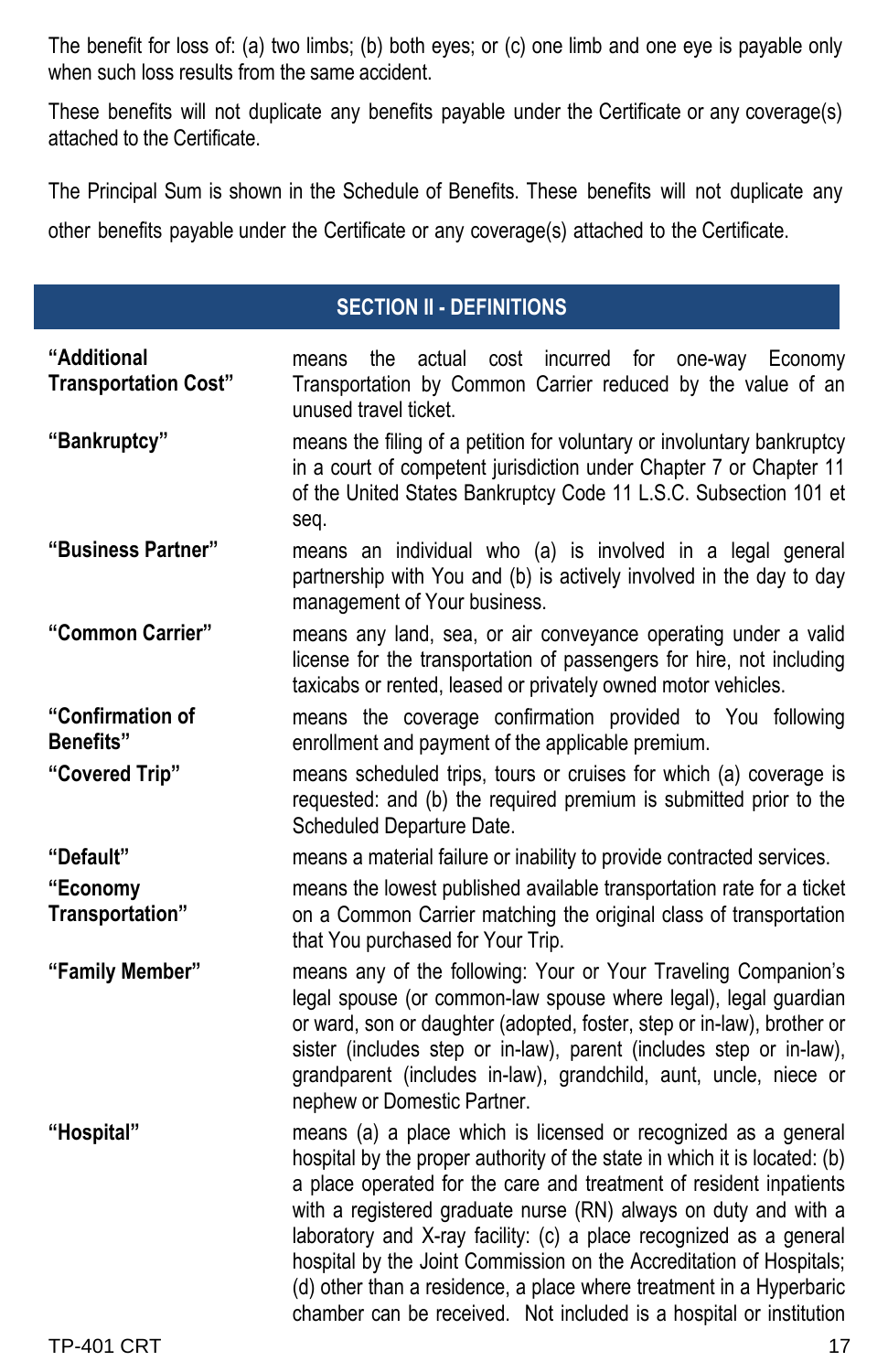licensed or used principally: (1) for the treatment or care of drug addicts or alcoholics: or (2) as a clinic continued or extended care facility, skilled nursing facility, convalescent home, rest home, nursing home or home for the aged. **"Inclement Weather"** means any weather condition that delays the scheduled arrival or departure of a Common Carrier. **"Injury" or "Injuries"** means bodily harm caused by an Accident which: 1) occurs while Your coverage is in effect under the Policy; and 2) requires examination and treatment by a Legally Qualified Physician. The Injury must be the direct cause of loss and must be independent of all other causes and must not be caused by, or result from, Sickness. **"Insured"** means a person(s) who is booked to travel on a Trip, and for whom the required premium is paid, also referred to as You and Your. **"Intoxicated"** means a blood alcohol level that equals or exceeds the legal limit for operating a motor vehicle in the state or jurisdiction where You are located at the time of an incident. **"Legally Qualified Physician"** means a physician: (a) other than You, a Traveling Companion or a Family Member; (b) practicing within the scope of his or her license; and (c) recognized as a physician in the place where the services are rendered. **"Maximum Benefit Amount"** means the maximum amount payable for coverage provided to You as shown in the Schedule. **"Medically Necessary"** means a service which is appropriate and consistent with the treatment of the condition in accordance with accepted standards of community practice. **"Medical Treatment"** means examination and treatment by a Legally Qualified Physician for a condition which first manifested itself, worsened or became acute or had symptoms which would have prompted reasonable person to seek diagnosis, care or treatment. **"Medical Treatment"** means treatment advice or consultation by a Legally Qualified Physician. **"Natural Disaster"** means a flood, hurricane, tornado, earthquake, mudslide, tsunami, avalanche, landslide, volcanic eruption, fire, wildfire or blizzard that is due to natural causes. **"Pre-Existing Condition"** means any injury, sickness or condition (including any condition from which death ensues) of the Insured, or Traveling Companion, or Your and/or Traveling Companion's Family Member or Your Business Partner for which within the 180 day period prior to the effective date of Your Trip Cancellation coverage under the policy which (a) manifested itself, became acute or exhibited symptoms which would have caused one to seek diagnosis, care or treatment; (b) required taking prescribed drugs or medicine, unless the condition for which the prescribed drug or medicine is taken remains controlled without any change in the required prescription; or (c) required medical treatment or treatment was recommended by a Legally Qualified Physician.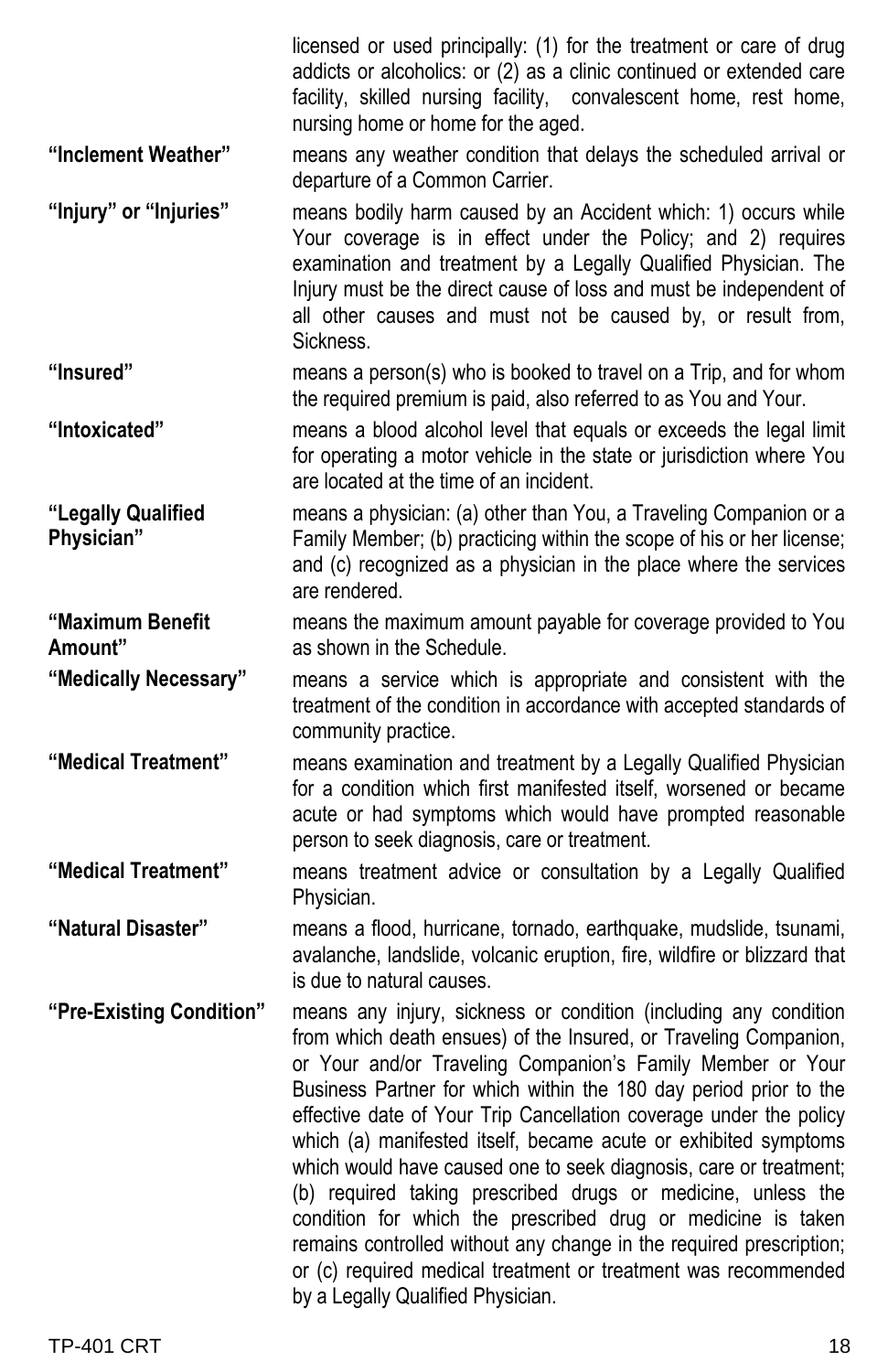| "Published Penalties"              | means any published cancellation penalties levied by Your travel<br>agency or travel supplier that apply to all clients of the travel agency<br>or travel supplier and can be documented at time of Your purchase<br>of Travel Arrangements from Your travel agency.                                                             |
|------------------------------------|----------------------------------------------------------------------------------------------------------------------------------------------------------------------------------------------------------------------------------------------------------------------------------------------------------------------------------|
| "Scheduled Departure<br>Date"      | means the date on which You are originally scheduled to leave on<br>Your Trip.                                                                                                                                                                                                                                                   |
| "Scheduled Return<br>Date"         | means the date on which You are originally scheduled to return to<br>the point of origin or the original final destination of Your Trip.                                                                                                                                                                                         |
| "Sickness"                         | means an illness or disease of the body which: 1) requires<br>examination and treatment by a Legally Qualified Physician, and 2)<br>commences while Your coverage is in effect.                                                                                                                                                  |
| "Strike"                           | means any organized and legally sanctioned labor disagreement<br>resulting in a stoppage of work: (a) as a result of a combined effort<br>of workers which was unannounced and unpublished at the time<br>travel services were purchased; and (b) which interferes with the<br>normal departure and arrival of a Common Carrier. |
| "Third Party"                      | means a person or entity other than You or the Company.                                                                                                                                                                                                                                                                          |
| "Transportation<br><b>Expense"</b> | means: (a) the cost of conveyance of You and any medical<br>personnel (if Medically Necessary): and (b) Medically Necessary<br>services or supplies.                                                                                                                                                                             |
| "Travel Arrangements"              | means: (a) transportation: (b) accommodations: and (c) other<br>specified services arranged by the Travel Supplier for the Covered<br>Trip.                                                                                                                                                                                      |
| "Traveling Companion"              | means a person or persons with whom a covered person has<br>coordinated travel arrangements and intends to travel with during<br>the Covered Trip.                                                                                                                                                                               |
| "Travel Supplier"                  | means any entity or organization that coordinates or supplies travel<br>services for You.                                                                                                                                                                                                                                        |
| "Trip"                             | means a scheduled trip for which coverage for Travel Arrangements<br>is requested and the premium is paid prior to Your actual or<br>Scheduled Departure Date of Your Trip.                                                                                                                                                      |
| "Usual and Customary<br>Charges"   | means those comparable charges for similar treatment, services<br>and supplies in the geographic area where treatment is performed.                                                                                                                                                                                              |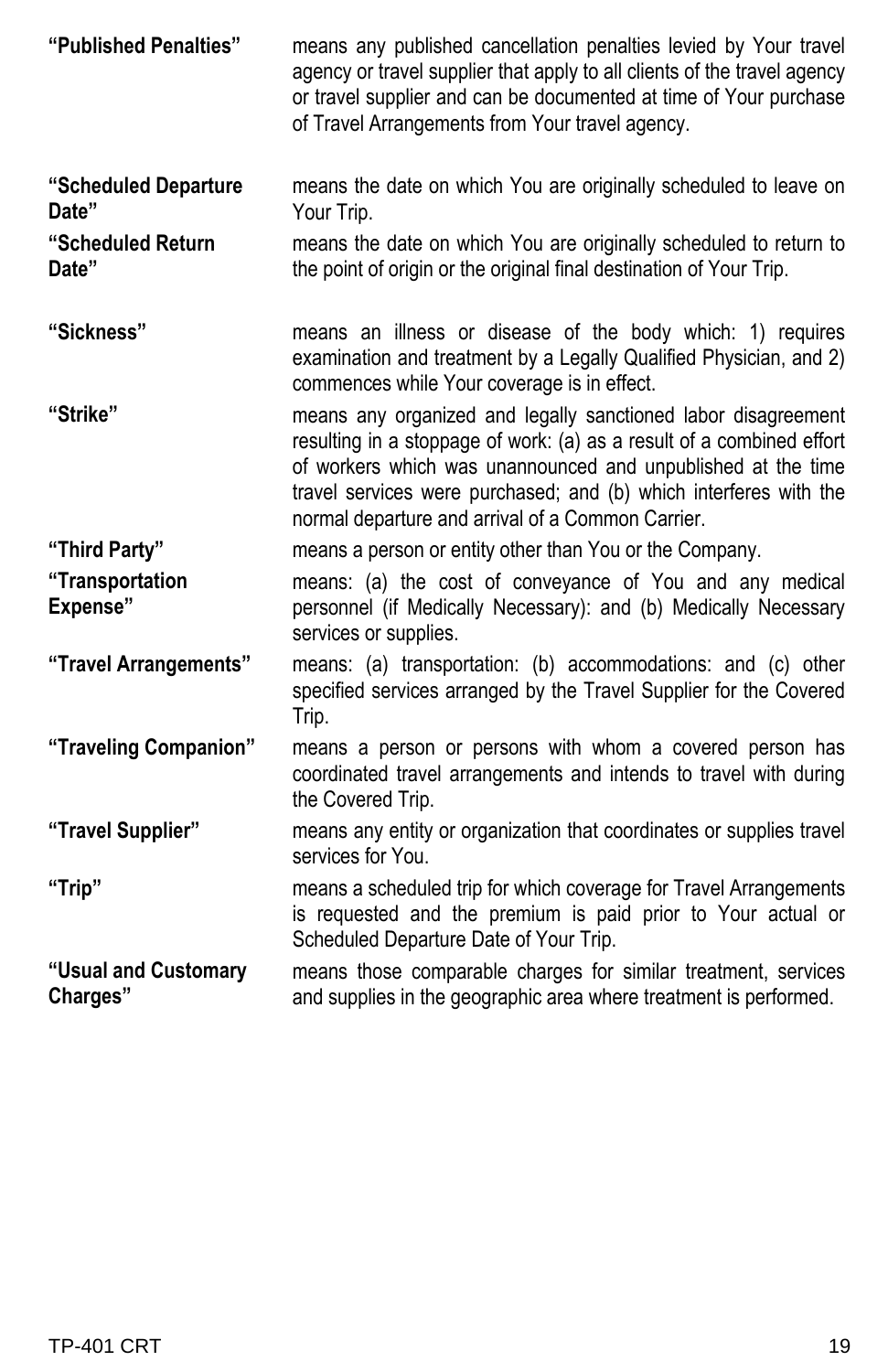#### **SECTION III. INSURING PROVISIONS**

Insured's Term of Coverage:

**For Trip Cancellation**: Coverage begins on the Effective Date and time specified in the Confirmation of Benefits. Coverage ends at the point and time of departure on Your Scheduled Departure Date.

**For Trip Delay**: Coverage is in force while en route to and from the Covered Trip.

**For all other coverages**: Coverage begins at the point and time of departure on the Scheduled Departure Date. Coverage ends at the point and time of return on Your Scheduled Return Date.

In the event the Scheduled Departure Date and/or the Schedule Return Date are delayed, or the point and time of departure and/or point and time of return are changed because of circumstances over which neither the Travel Supplier nor You have control Your term of coverage shall be automatically adjusted accordance with the Travel Supplier's notice to the Company of the delay or change.

#### **SECTION IV - GENERAL EXCLUSIONS AND LIMITATIONS**

Benefits are not payable for Sickness, Injuries or losses of You, Your Traveling Companion or Your Traveling Companion's Family Member, or Your Business Partner:

- 1. resulting from suicide, attempted suicide or any intentionally self-inflicted injury while sane or insane;
- 2. resulting from an act of declared or undeclared war;
- 3. while participating in maneuvers or training exercises of an armed service;
- 4. while riding, driving or participating in races, or speed or endurance contests;
- 5. while mountaineering (engaging in the sport of scaling mountains generally requiring the use of picks, ropes, or other special equipment);
- 6. while participating as a member of a team in an organized sporting competition;
- 7. while participating in skydiving, hang gliding, bungee cord jumping, scuba diving or deep sea diving;
- 8. while piloting or learning to pilot or acting as a member of the crew of any aircraft;
- 9. received as a result or consequence of being Intoxicated, as specifically defined in the policy, or under the influence of any controlled substance unless administered on the advice of a Legally Qualified Physician;
- 10. to which a contributory cause was the commission of or attempt to commit a felony or being engaged in an illegal occupation;
- 11. due to normal childbirth, normal pregnancy through the first 6 months of pregnancy or voluntarily induced abortion;
- 12. Due to a mental or nervous condition, unless hospitalized;
- 13. for dental treatment (except as coverage is otherwise specifically provided herein);
- 14. which exceed the Maximum Benefit Amount for each attached coverage as shown in the Confirmation of Benefits: or;
- 15. due to a Pre-existing Condition, as defined in the Policy. The Pre-existing Condition Limitation does not apply to: (a) Emergency Medical Evacuation, Medical Repatriation and Return of Remains coverage; or (b) to coverage purchased within 21 days of Your initial Trip

TP-401 CRT 20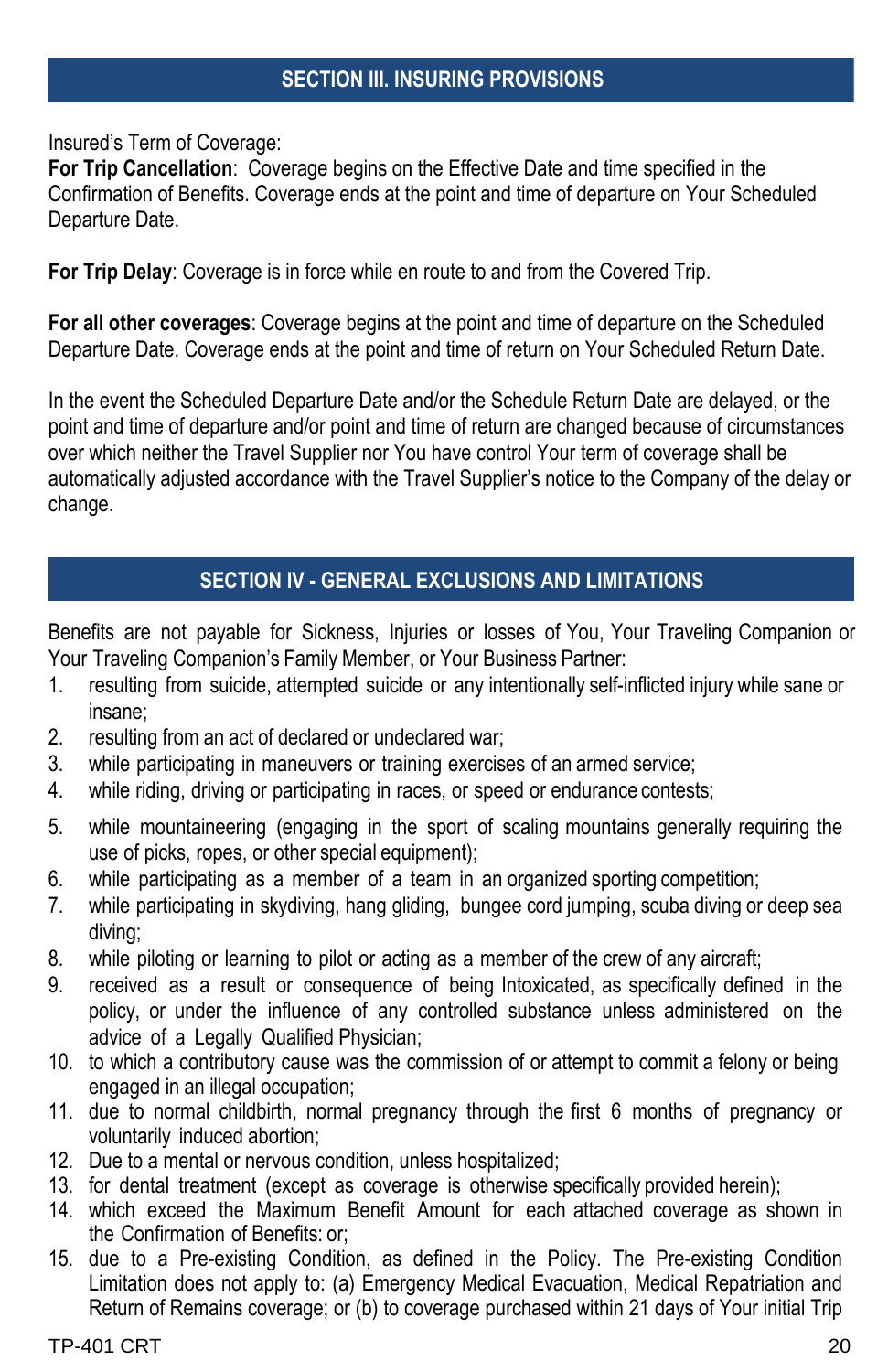deposit for the full non-refundable trip cost, You are not disabled from travel at the time You pay the premium and the booking for the Trip is the first and only booking for this travel period and destination.

16. due to loss or damage (including death or injury) loss resulting directly from the discharge, explosion or use of any device, weapon or material employing or involving chemical, biological, radiological or similar agents.

The following limitation applies to Trip Cancellation: All cancellations must be reported directly to the Travel Supplier within 72 hours of the event causing the need to cancel, unless the event prevents it, and then as soon as is reasonably possible. If the cancellation is not reported within the specified 72 hour period, the Company will not pay for additional charges, which would not have, been incurred had You notified the Travel Supplier in the specified period. If the event prevents You from reporting the cancellation, the 72- hour notice requirement does not apply; however, You must, if requested, provide proof that said event prevented him or her from reporting the cancellation within the specified period.

#### **Additional Limitations and Exclusions Specific to Baggage and Personal Effects**

Benefits are not payable for any loss caused by or resulting from:

- a) breakage of brittle or fragile articles:
- b) wear and tear or gradual deterioration;
- c) confiscation or appropriation by order of any government or custom's rule;
- d) theft or pilferage while left in any unlocked vehicle;
- e) property illegally acquired, kept, stored or transported;
- f) Your negligent acts or omissions; or
- g) property shipped as freight or shipped prior to the Scheduled Departure Date.

#### **SECTION V - GENERAL PROVISIONS**

**Notice of Claim:** Notice of claim must be reported within 20 days after a loss occurs or as soon as is reasonably possible. You or someone on Your behalf may give the notice. The notice should be given to the Company or designated representative and should include sufficient information to identify You.

**Claim Forms:** When notice of claim is received by the Company or designated representative, forms for filing proof of loss will be furnished. If these forms are not sent within 15 days, the proof of loss requirements can be met by sending a written statement of what happened. This statement must be received within the time given for filing proof of loss.

**Proof of Loss:** Proof of loss must be provided within 90 days after the date of the loss or as soon as is reasonably possible. Proof must, however, be furnished no later than 12 months from the time it is otherwise required, except in the absence of legal capacity.

**Time of Payment of Claims:** The Company or its designated representative will pay the claim after receipt of acceptable proof of loss.

**Payment of Claims:** Benefits for loss of life are payable to the Principal Insured, who is the beneficiary for all other Insureds. If: (a) the Principal Insured predeceases You: and (b) a beneficiary is not otherwise designated by the Principal Insured benefits for loss of life will be paid to the first of the following surviving preference beneficiaries: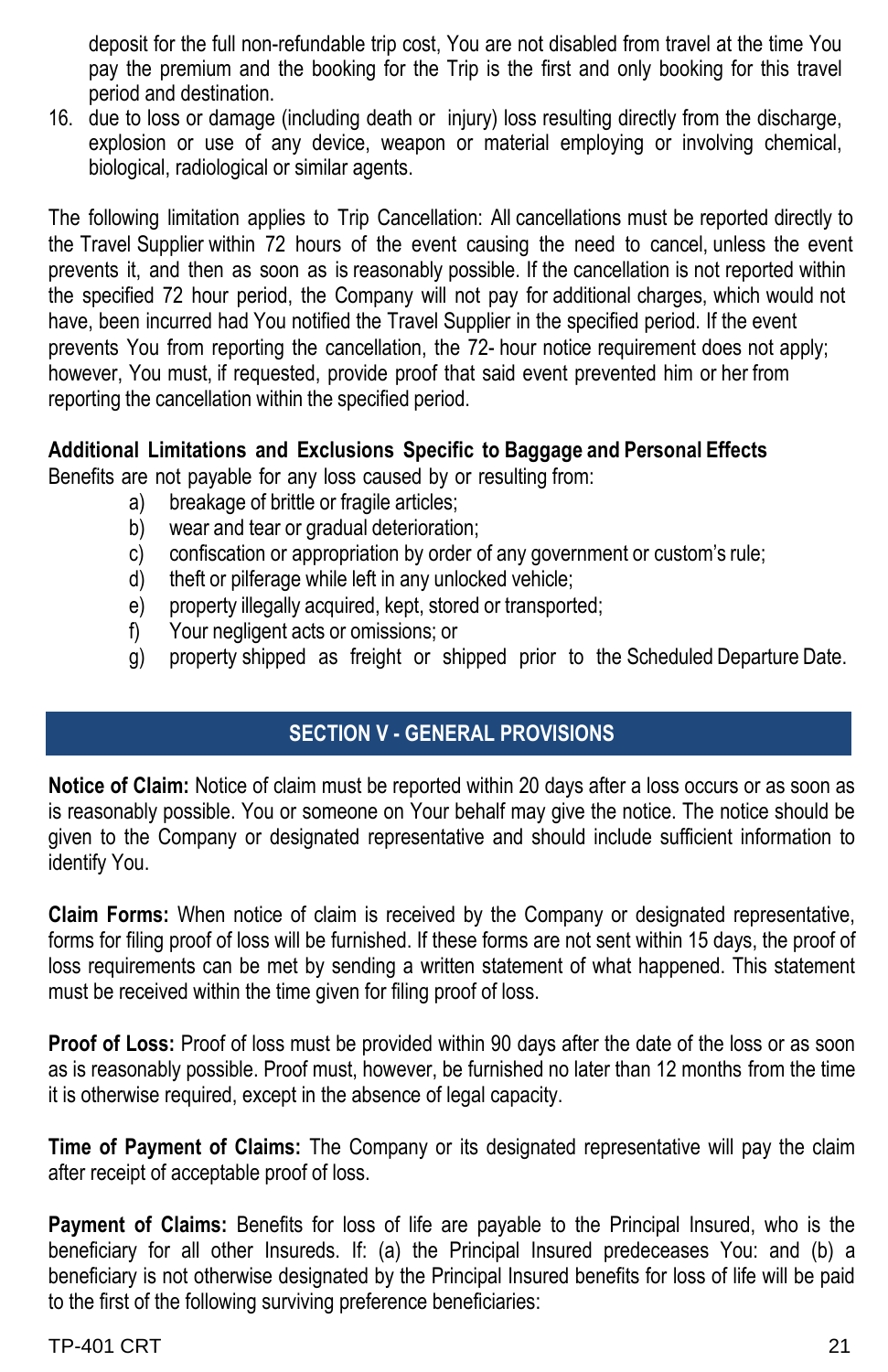- a) the Principal Insured's spouse;
- b) the Principal Insured's child or children jointly;
- c) Your parents jointly if both are living or the surviving parent if only one survives;
- d) Your brothers and sisters jointly; or
- e) the Principal Insured's estate.

All or a portion of all other benefits provided by the policy may, at the option of the Company, be paid directly to the provider of the service(s). All benefits not paid to the provider will be paid to the Principal Insured.

Other than for loss of life, if any benefit is payable to: (a) You or the Principal Insured's beneficiary who is minor or otherwise not able to give a valid release: or (b) the Principal Insured's estate: the Company may pay up to \$1,000.00 to the Principal Insured's beneficiary or any relative to whom the Company finds entitled to the payment. Any payment made in good faith shall fully discharge the Company to the extent of such payment.

**Excess Insurance**: The insurance provided by this Policy shall be in excess of all other valid and collectible Insurance or indemnity. If at the time of the occurrence of any loss there is other valid and collectible insurance or indemnity in place, the Company shall be liable only for the excess of the amount of loss, over the amount of such other insurance or indemnity, and applicable deductible. Recovery of losses from other parties does not result in a refund of premium paid.

**Physician Examination and Autopsy:** The Company, at the expense of the Company, may have You examined when and as often as is reasonable while the claim is pending. The Company may have an autopsy done (at the expense of the Company) where it is not forbidden by law.

**Legal Actions:** No legal action for a claim can be brought against us until 60 days after we receive proof of loss. No legal action for a claim can be brought against us more than 3 years after the time required for giving proof of loss. This 3- year time period is extended from the date proof of loss is filed and the date the claim is denied in whole or in part.

**Concealment and Misrepresentation:** The entire coverage will be void, if before, during or after a loss, any material fact or circumstance relating to this insurance has been concealed or misrepresented.

**Other Insurance with the Company:** You may be covered under only one travel policy with the Company for each Covered Trip. If You are covered under more than one such policy, You may select the coverage that is to remain in effect. In the event of death, the selection will be made by the beneficiary or estate. Premiums paid (less claims paid) will be refunded for the duplicate coverage that does not remain in effect.

**Subrogation:** If the Company has made a payment for a loss under this coverage, and the person to or for whom payment was made has a right to recover damages from the Third Party responsible for the loss, the Company will be subrogated to that right. You shall help the Company exercise the Company's rights in any reasonable way that the Company may request: nor do anything after the loss to prejudice the Company's rights: and in the event You recover damages from the Third Party responsible for the loss, You will hold the proceeds of the recover for the Company in trust and reimburse the Company to the extent of the Company's previous payment for the loss.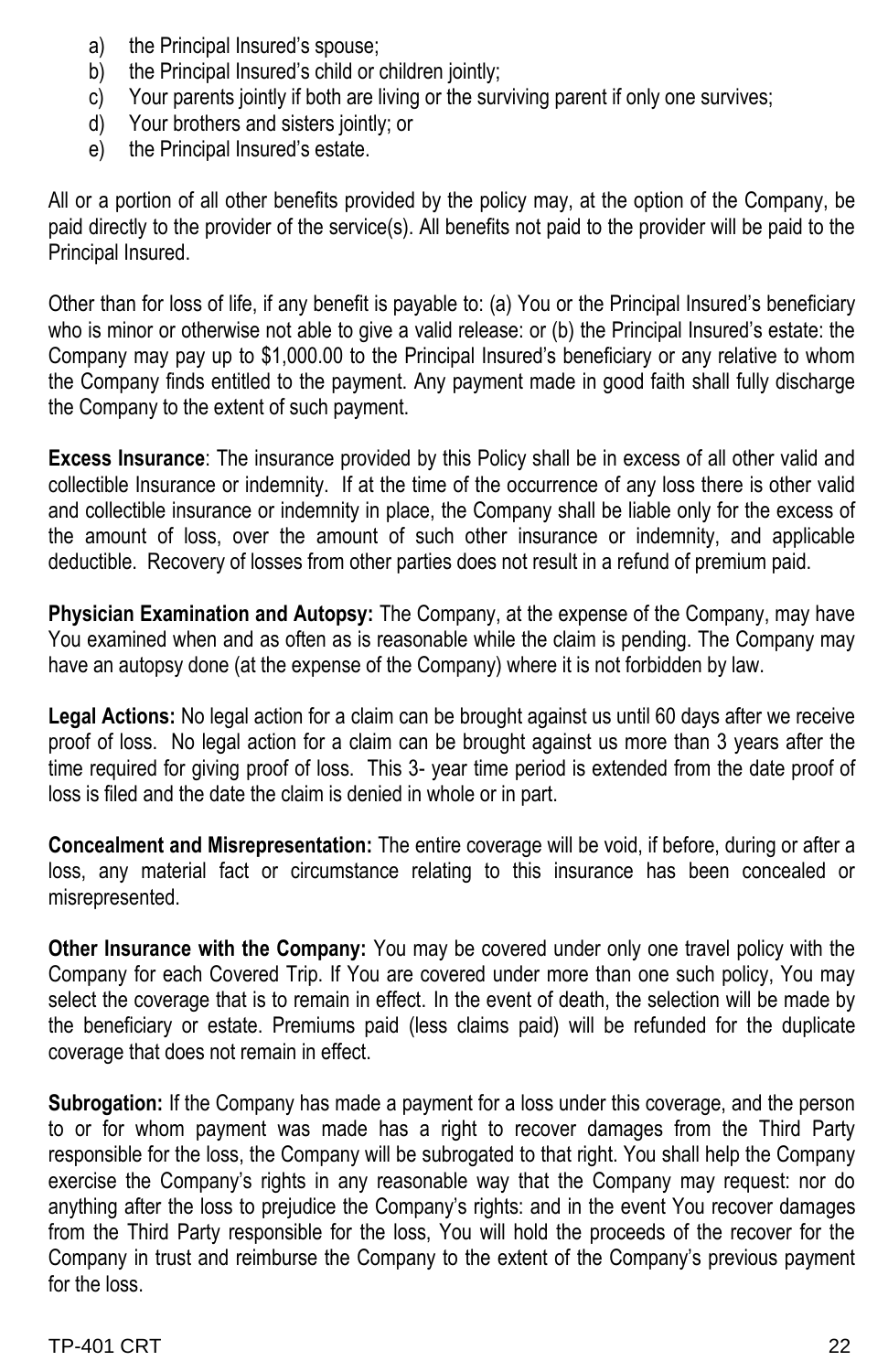#### **Additional Claims Provisions Specific to Baggage**

Insured's Duties After Loss of or Damage to Property: In case of loss, theft or damage to baggage or personal effects, and Insured must:

- a) take all reasonable steps to protect, save or recover the property:
- b) promptly notify, in writing, either the police, hotel proprietors, ship lines, airlines, railroad, bus, airport or other station authorities, tour operators or group leaders, or any Common Carrier or bailee who has custody of Your property at the time of loss:
- c) produce records needed to verify the claim and its amount, and permit copies to be made:
- d) provide to the Company, within 90 days from the date of loss, a detailed proof of loss signed and sworn to: and
- e) be examined, if requested.

**Reductions in the Amount of Insurance:** The applicable benefit amount will be reduced by the amount of benefits, if any, previously paid for any loss or damage under this coverage for this Covered Trip.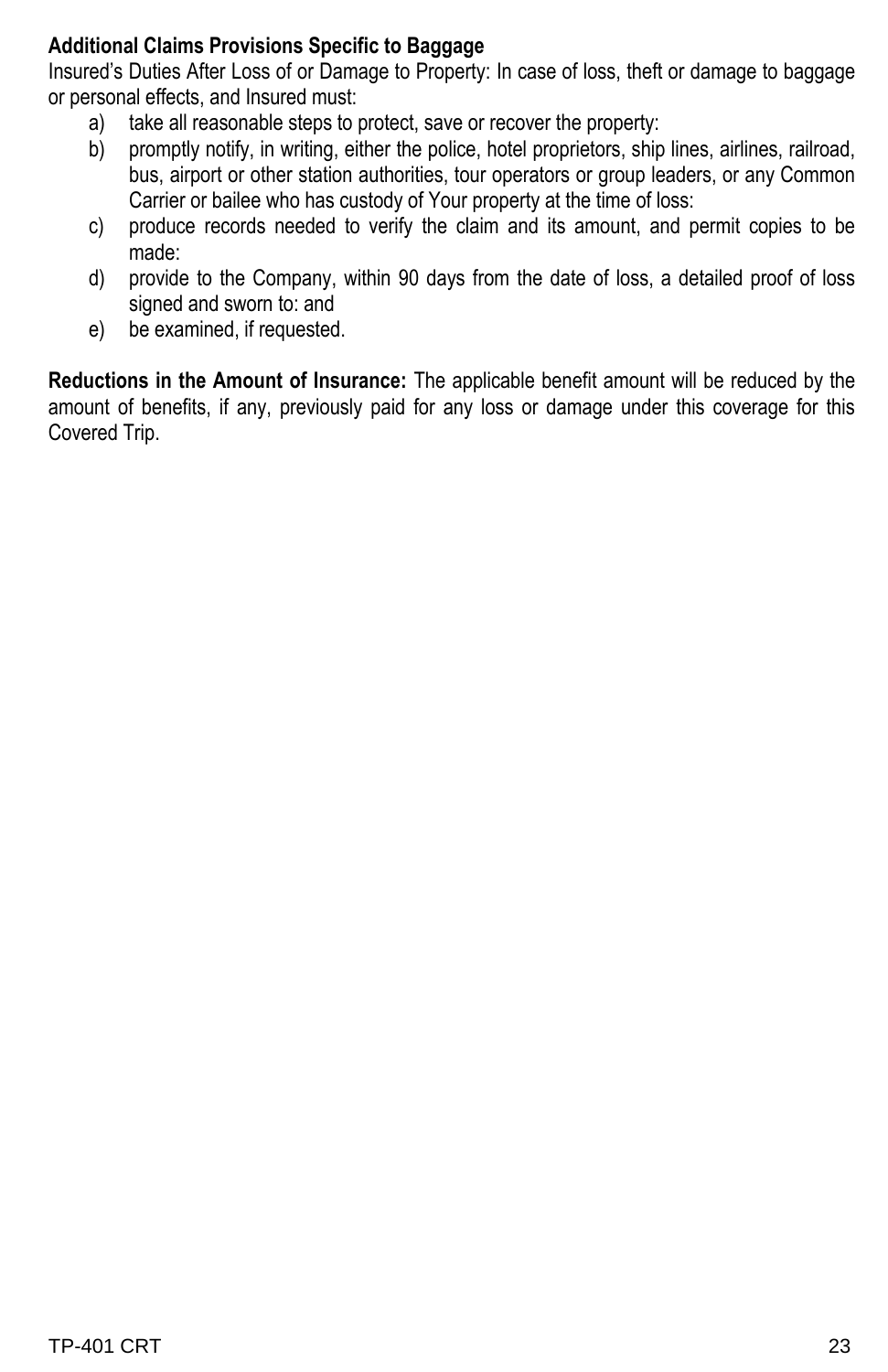## **STATE ENDORSEMENTS**

The Amendatory Endorsements are attached to and made a part of the Policy issued to the Insured. The provisions of the Amendatory Endorsements are effective on the Effective Date and will expire concurrently with the Policy, unless otherwise terminated.

**NEW HAMPSHIRE:** The definition of "Family Member" is amended to read: "Family Member" means an Insured's or a Traveling Companion's: legal spouse or common-law spouse where legal; legal guardian; son or daughter (adopted, foster or step); child placed for adoption with You or Traveling Companion; son-in-law; daughter-in-law; grandmother; grandmother-in-law; grandfather; grandfather-in-law; grandchild; aunt; uncle; niece; or nephew; brother, step-brother; sister; stepsister; brother- in-law; sister-in-law; mother; mother-in-law; father; father- in-law; step-parent; Domestic Partner.

The definition of "Hospital" is amended to read: "Hospital" means (a) a place that operates according to law in the state where it is located; and b) a place operated for the care and treatment of resident inpatients with a registered graduate nurse (RN) always on duty and with a laboratory and X-ray facility: Not included is a hospital or institution licensed or used principally: (1) for the treatment or care of drug addicts or alcoholics: or (2) as a clinic continued or extended care facility, skilled nursing facility, convalescent home, rest home, nursing home or home for the aged. "Proof of Loss" is amended to read: Proof of Loss: Proof of loss must be provided within 90 days after the date of the loss or as soon as is reasonably possible.

TP401-A-NH

**NEW YORK:** The following language is amended to read:

#### **COVERAGE B ACCIDENT MEDICAL EXPENSE**

This Coverage E is made a part of the policy. It is subject to all the provisions of this Coverage E.

For purposes of this benefit:

"Covered Expense" means expense incurred for services and supplies: (a) listed below; and (b) ordered or prescribed by a Legally Qualified Physician as Medically Necessary for diagnosis or treatment; which are limited to:

- 1. the services of a Legally Qualified Physician;
- 2. Hospital or ambulatory medical-surgical center services (this will also include expenses for a cruise ship cabin or hotel room, not already included in the cost of the Insured's Covered Trip, if recommended as a substitute for a hospital room for recovery of an Injury);
- 3. Transportation furnished by a professional ambulance company to and/or from a Hospital; and prescribed drugs, prosthetics and therapeutic services and supplies.

Benefits will be paid for the Covered Expense incurred, up to the Maximum Benefit Amount, if an Insured incurs a Covered Expense as a result of an accidental Injury which occurs during the Covered Trip. Only Covered Expenses incurred during the Covered Trip will be reimbursed. Expenses incurred after the Covered Trip are not covered.

Benefits will include expenses for emergency dental treatment due to accidental Injury not to exceed \$750.00.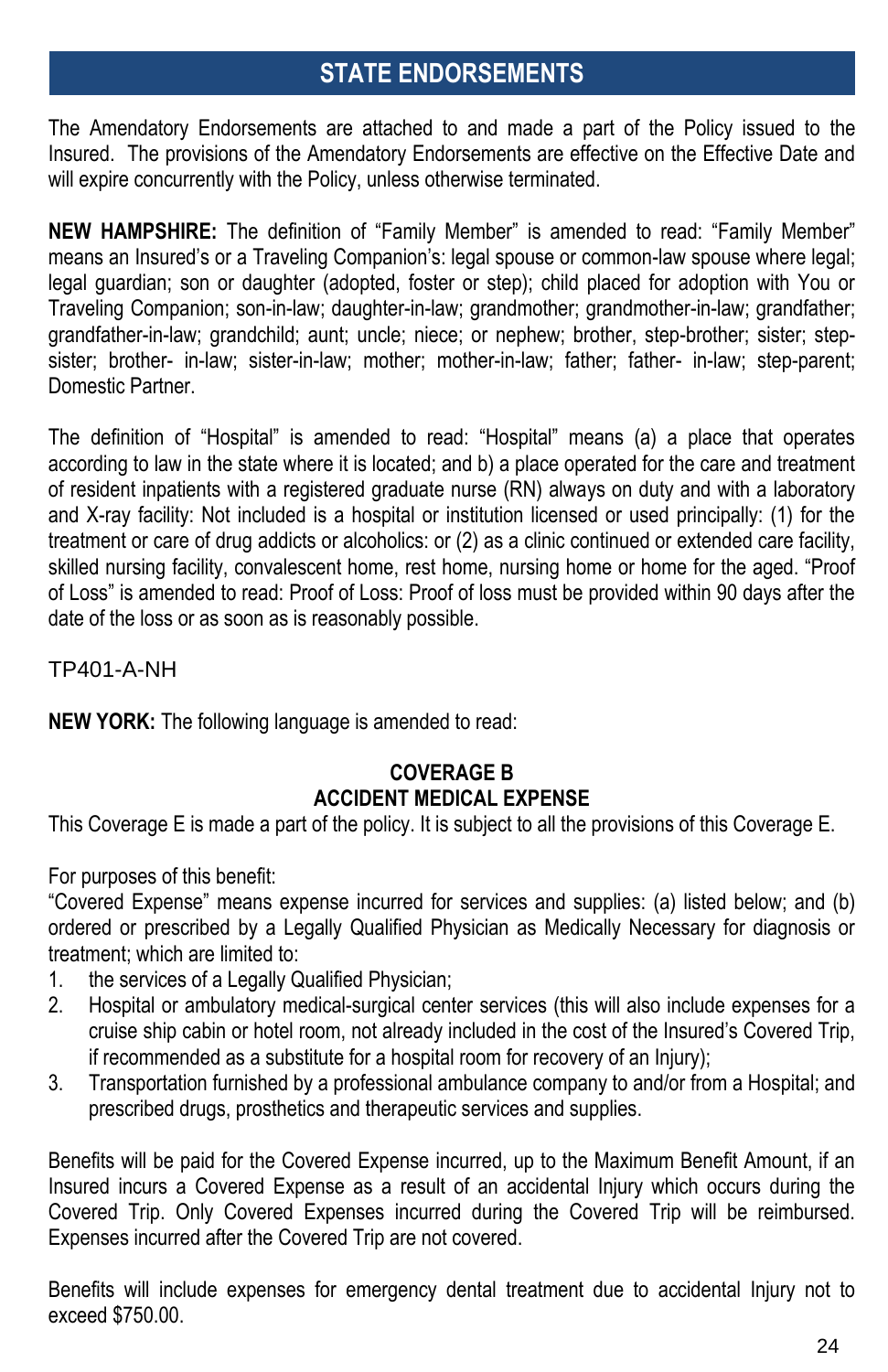Benefits will not be paid in excess of the Usual and Customary Charges.

Advance payment will be made to a Hospital, up to the Maximum Benefit Amount, if needed to secure an Insured's admission to a Hospital, because of a covered accidental Injury. The authorized travel assistance company will coordinate advance payment to the Hospital.

#### **NEW YORK MANDATES:**

Under New York Law, certain mandated benefits are required to be provided under a medical expense policy.

The Company will pay benefits as applicable to this program for such mandates.

The Maximum Benefit Amount is shown in the Schedule of Coverage.

#### **COVERAGE B SICKNESS MEDICAL EXPENSE**

This Coverage E is made a part of the policy to which it is attached. It is subject to all policy provisions of this Coverage E.

For purposes of this benefit:

"Covered Expense" means expense incurred for services and supplies: (a) listed below; and (b) ordered or prescribed by a Legally Qualified Physician as Medically Necessary for diagnosis or treatment; which are limited to:

- 1. the services of a Legally Qualified Physician;
- 2. Hospital or ambulatory medical-surgical center services (this will also include expenses for a cruise ship cabin or hotel room, not already included in the cost of the Insured's Covered Trip, if recommended as a substitute for a hospital room for recovery of an Sickness);
- 3. transportation furnished by a professional ambulance company to and/or from a Hospital; and
- 4. prescribed drugs, prosthetics and therapeutic services and supplies.

Benefits will be paid for the Covered Expense incurred, up to the Maximum Benefit Amount, if an Insured incurs a Covered Expense as a result of Sickness which first manifests itself during the Covered Trip. Only Covered Expenses incurred during the Covered Trip will be reimbursed. Expenses incurred after the Covered Trip are not covered.

Benefits will include expenses for emergency dental treatment not to exceed \$750.00

Benefits will not be paid in excess of the Usual and Customary Charges.

Advance payment will be made to a Hospital, up to the Maximum Benefit Amount, if needed to secure an Insured's admission to a Hospital, up to the Maximum Benefit Amount, because of a covered Sickness. The authorized travel assistance company will coordinate advance payment to the Hospital.

#### **NEW YORK MANDATES:**

Under New York Law, certain mandated benefits are required to be provided under a medical expense policy. The Company will pay benefits as applicable to this program for such mandates.

The Maximum Benefit Amount is shown in the Schedule of Coverage.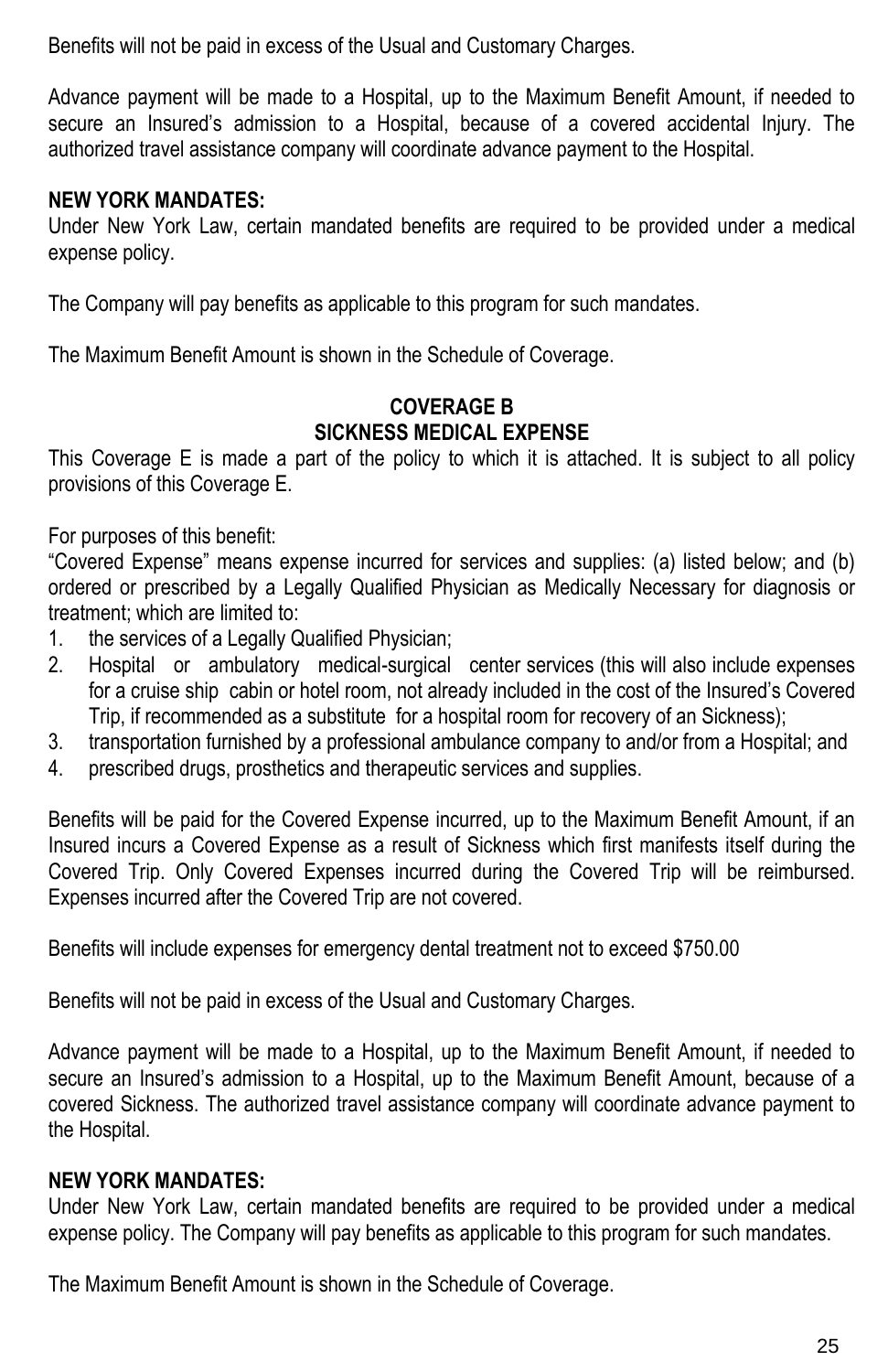Definitions:

**"Hospital"** means a short-term, acute, general hospital, that:

- (a) is primarily engaged in providing, by or under the continuous supervision of physicians, to inpatients, diagnostic services and therapeutic services for diagnosis, treatment and care of injured or sick persons;
- (b) has organized departments of medicine and major surgery;
- (c) has a requirement that every patient must be under the care of a physician or dentist;
- (d) provides 24-hour nursing service by or under the supervision of a registered professional nurse (R.N.);
- (e) if located in New York State, has in effect a hospitalization review plan applicable to all patients which meets at least the standards set forth in section 1861(k) of United States Public Law 89-97, (42 USCA 1395x[k]);
- (f) is duly licensed by the agency responsible for licensing such hospitals; and Is not, other than incidentally, a place of rest, a place primarily for the treatment of tuberculosis, a place for the aged, a place for drug addicts, alcoholics, or a place for convalescent, custodial, educational, or rehabilitative care.

**"Pre-Existing Condition"** means the existence of symptoms in You, Your Traveling Companion, Your Family Member booked to travel with You, You or Your Traveling Companion's Family Member that would ordinarily cause a prudent person to seek diagnosis, care or treatment within a 180 period preceding the effective date of Your coverage, or a condition for which medical advice or treatment was recommended by a Physician or received from a Physician within a 180 day period preceding the effective date of Your coverage.

If there is a conflict between the Policy and the Endorsements, the terms of this Endorsement will govern.

Signed for **United States Fire Insurance Company** By:

Marc J. Adee James Kraus Chairman and CEO Secretary

B / hans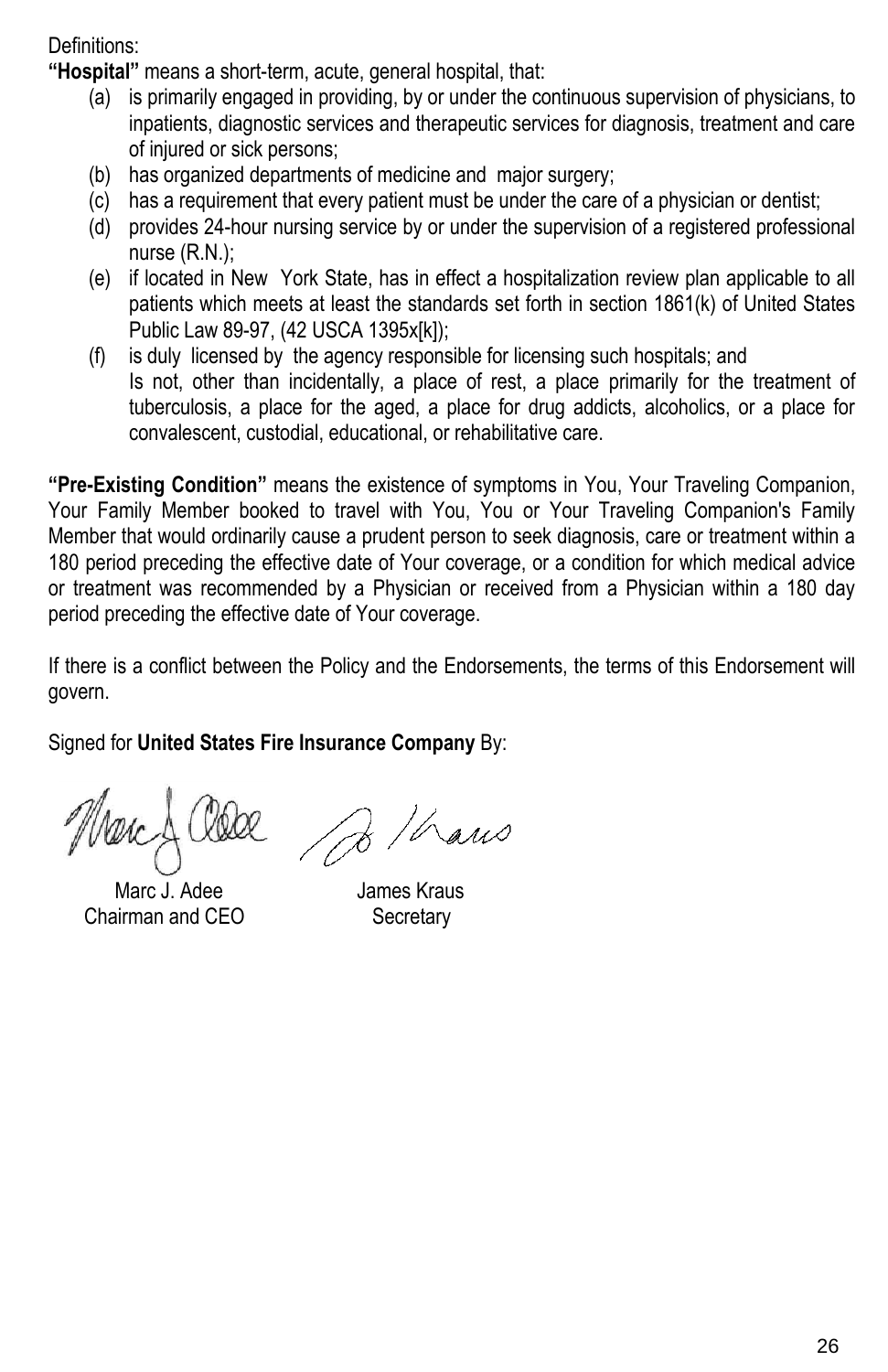## **GRIEVANCE PROCEDURES**

When you submit a claim and that claim is denied, we will provide a written statement containing the reasons for the Adverse Determination. You have the right to request a review of any Company decision or action pertaining to our contractual relationship and to appeal any adverse claim determination we've made by filing a Grievance. These procedures have been developed to ensure a full investigation of a Grievance through a formal process.

#### **DEFINITIONS**

A **"Grievance"** is a written complaint requesting a change to a previous claim decision, claims payment, the handling or reimbursement of health care services, or other matters pertaining to your coverage and our contractual relationship.

An **"Adverse Determination"** is a determination by the Company or its designated utilization review organization that (i) a service, treatment, drug, or device, is experimental, investigational, specifically limited or excluded by your coverage; or (ii) a facility admission, the availability of care, continued stay or other health care services proposed or furnished have been reviewed and, based upon the information provided, does not meet the contractual requirements for medical necessity, appropriateness, health care setting, level of care or effectiveness and therefore, the benefit coverage is denied, reduced or terminated in whole or in part.

#### **INFORMAL GRIEVANCE PROCEDURE**

You, your authorized representative, or a provider acting on your behalf may submit an oral complaint to us within 60-days after an event that causes a dispute. Telephoning allows you to discuss your complaint or concerns and gives us the opportunity to immediately resolve the problem.

If we don't have all the information necessary to review your complaint, we will request any additional information within 5 business days of receiving your complaint. After we receive all the necessary information, we will provide you, your authorized representative, or a provider acting on your behalf with our written decision within 30-days after receiving the complaint and all necessary information.

If the problem cannot be resolved in this manner, you still have the right to submit a written request for the complaint to be reviewed through the Formal Grievance Procedure, as outlined below.

#### **FORMAL GRIEVANCE PROCEDURE**

A formal Grievance may be submitted by you, your authorized representative, or in the event of an Adverse Determination, by a provider acting on your behalf.

If you file a formal Grievance, you will have the opportunity to submit written comments, documents, records and other information you feel are relevant to the Grievance, regardless of whether those materials were considered in the initial Adverse Determination.

#### **First Level Review**

Within 3 working business days after receiving the Grievance, we must acknowledge the Grievance and provide you, your authorized representative or a provider with the name, address, and telephone number of the coordinator handling the Grievance and information on how to submit written material. The person(s) who reviews the Grievance will not be the same person(s) who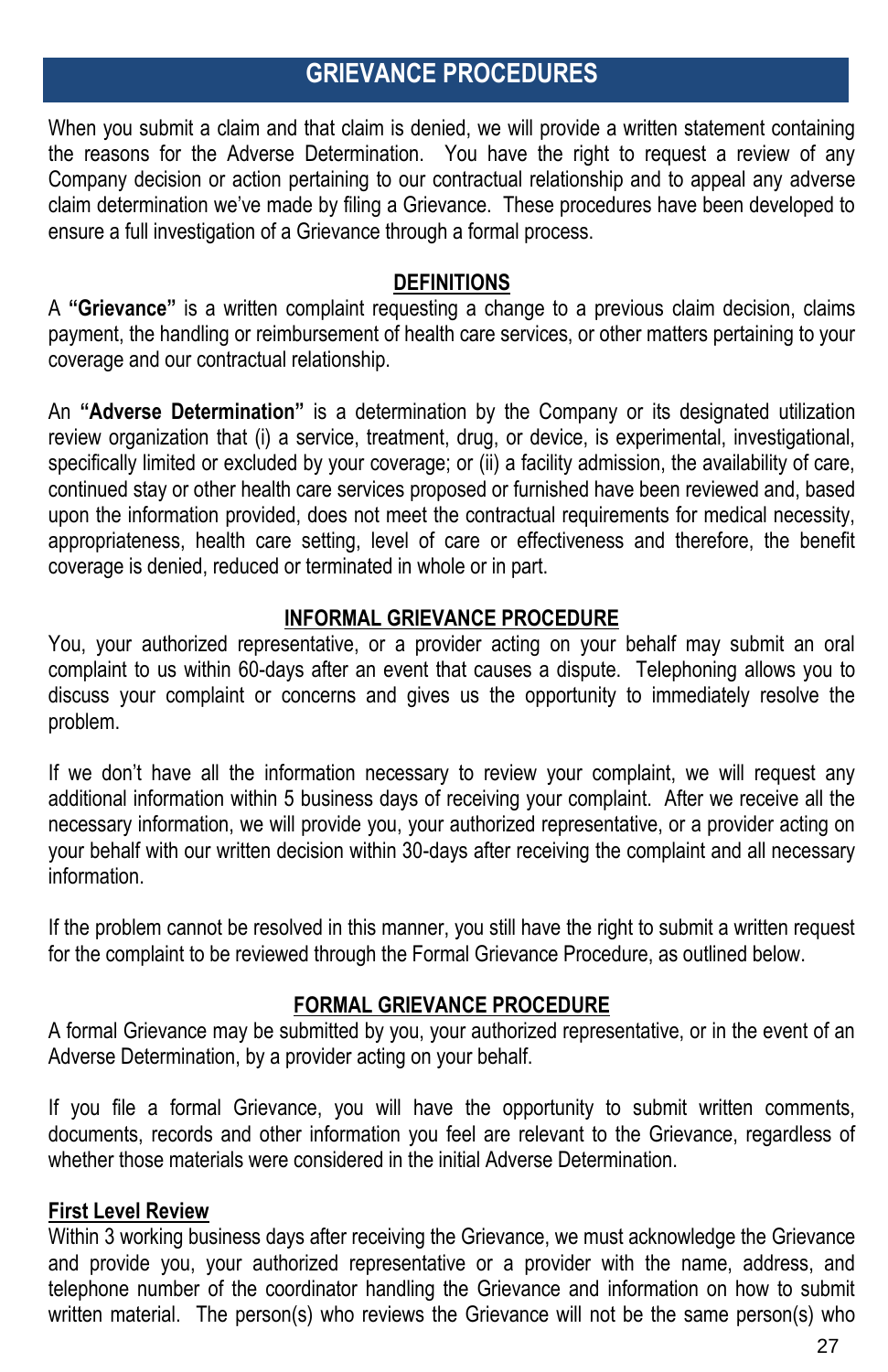made the initial Adverse Determination. During the review, all information, documents, and other materials submitted relating to the claim will be considered, regardless of whether they were considered in making the previous claim decision. The Insured will not be allowed to attend, or have a representative attend, a First Level Review. The Insured may, however, submit written material for consideration by the reviewer(s).

#### **Grievance**

When the Grievance is based in whole or in part on a medical judgment, the review will be conducted by, or in consultation with, a medical doctor with appropriate training and expertise to evaluate the matter.

Following our review of your Grievance, we must issue a written decision to you and, if applicable, to your representative or provider, within 20-days after receiving the Grievance. The written decision must include:

- (1) The name(s), title(s) and professional qualifications of any person(s) participating in the First Level Review process.
- (2) A statement of the reviewer's understanding of the Grievance.
- (3) The specific reason(s) for the reviewer's decision in clear terms and the contractual basis or medical rationale used as the basis for the decision in sufficient detail for the Insured to respond further to our position.
- (4) A reference to the evidence or documentation used as the basis for the decision.
- $(5)$  If the claim denial is based on medical necessity, experimental treatment or similar exclusion, instructions for requesting an explanation of the scientific or clinical rationale used to make the determination.
- (6) A statement advising you of your right to request a Second Level Review, if applicable, and a description of the procedure and timeframes for requesting a Second Level Review.

#### **Second Level Review**

The Second Level Review process is available if you are not satisfied with the outcome of the First level Review for an Adverse Determination. Within ten business days after receiving a request for a Second Level Review, we will advise you of the following:

- (1) the name, address, and telephone number of a person designated to coordinate the Grievance review for the Company;
- (2) a statement of your rights, including the right to:
	- attend the Second Level Review
	- present his/her case to the review panel:
	- submit supporting materials before and at the review meeting;
	- ask questions of any member of the review panel;
	- be assisted or represented by a person of his/her choice, including a provider, family member, employer representative, or attorney.
	- request and receive from us free of charge, copies of all relevant documents, records and other information that is not confidential or privileged that were considered in making the Adverse Determination.

We must convene a review panel and hold a review meeting within 45-days after receiving a request for a Second Level Review. We will notify you in writing of the meeting date at least 15 days prior to the date. The review meeting will be held during regular business hours at a location reasonable accessible to you. In cases where a face-to-face meeting is not practical for geographic reasons, we will offer you the opportunity to communicate with the review panel at our expense by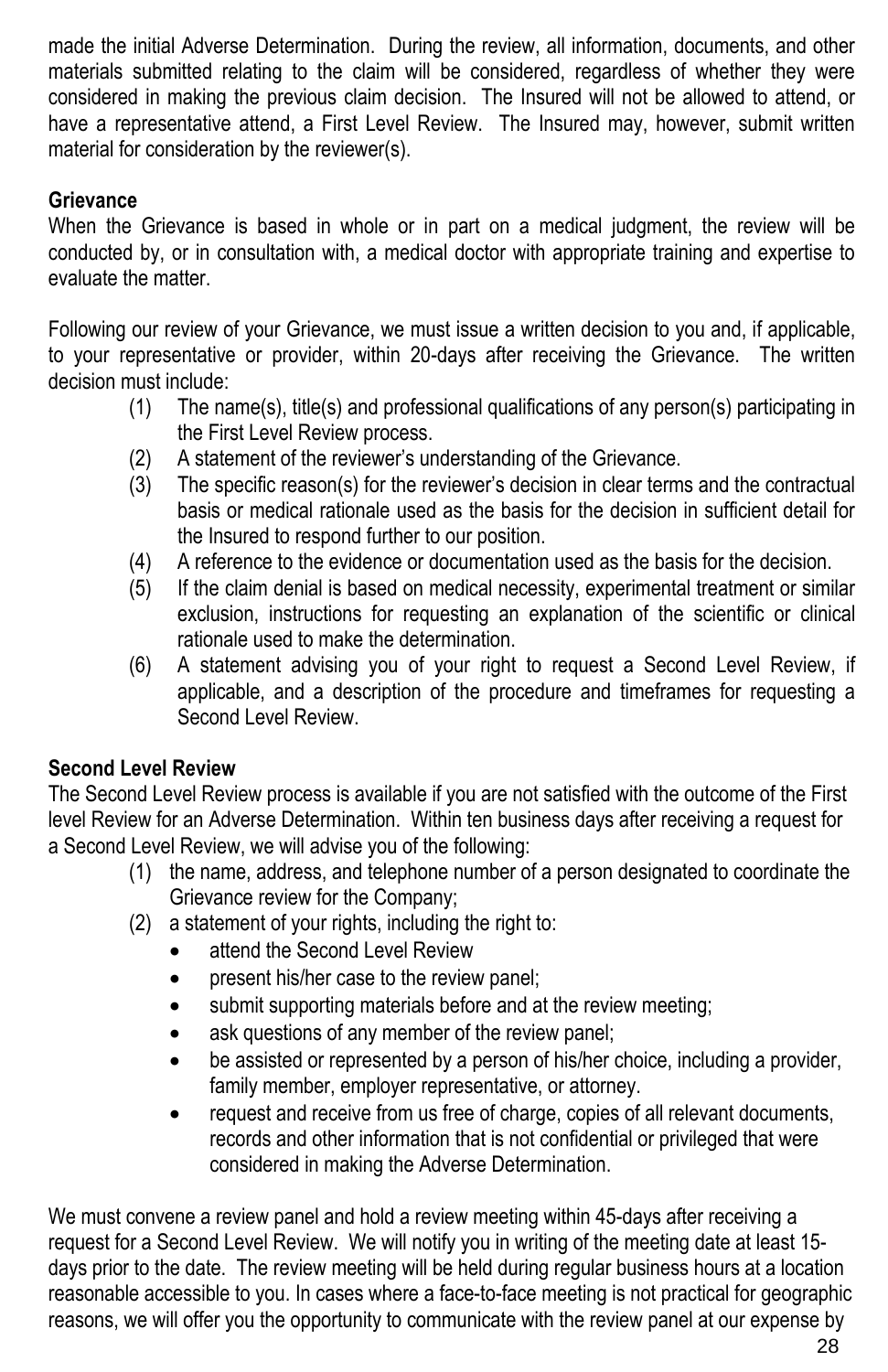conference call or other appropriate technology. Your right to a full review may not be conditioned on whether or not you appear at the meeting.

If you choose to be represented by an attorney, we may also be represented by an attorney. If we choose to have an attorney present to represent our interests, we will notify you at least 15 working days in advance of the review that an attorney will be present and that you may wish to obtain legal representation of your own.

The panel must be comprised of persons who:

- (1) were not previously involved in any matter giving rise to the Second Level Review;
- (2) are not employees of the Company or Utilization Review Organization; and
- (3) do not have a financial interest in the outcome of the review.

A person previously involved in the Grievance may appear before the panel to present information or answer questions.

All persons reviewing a Second Level Grievance involving a Utilization Review non-certification or a clinical issue will be providers who have appropriate expertise, including at least one clinical peer. If we use a clinical peer on an appeal of a Utilization Review non-certification or on a First Level Review, we may use one of our employees on the Second Level Review panel if the panel is comprised of 3 or more persons.

#### **Grievance**

We must issue a written decision to you and, if applicable, to your representative or provider, within 10 business days after completing the review meeting. The decision must include:

- (1) the name(s), title(s) and qualifying credentials of the members of the review panel;
- (2) a statement of the review panel's understanding of the nature of the Grievance and all pertinent facts;
- (3) the review panel's recommendation to the Company and the rationale behind the recommendation;
- (4) a description of, or reference to, the evidence or documentation considered by the review panel in making the recommendation;
- (5) in the review of a Utilization Review non-certification or other clinical matter, a written statement of the clinical rationale, including the clinical review criteria, that was used by the review panel to make the determination;
- (6) the rationale for the Company's decision if it differs from the review panel's recommendation;
- (7) a statement that the decision is the Company's final determination in the matter;
- (8) notice of the availability of the Commissioner's office for assistance, including the telephone number and address of the Commissioner's office.

#### **EXPEDITED REVIEW**

You are eligible for an expedited review when the timeframes for an Informal, formal First Level review or Second Level review would reasonably appear to seriously jeopardize your life or health, or your ability to regain maximum function. An expedited review is also available for all Grievances concerning an admission, availability of care, continued stay or health care service for a person who has received emergency services, but who has not been discharged from a facility.

A request for an expedited review may be submitted orally or in writing. An expedited review must be evaluated by an appropriate clinical peer in the same or similar specialty as would typically manage the case being reviewed. If we don't have the information necessary to decide an appeal,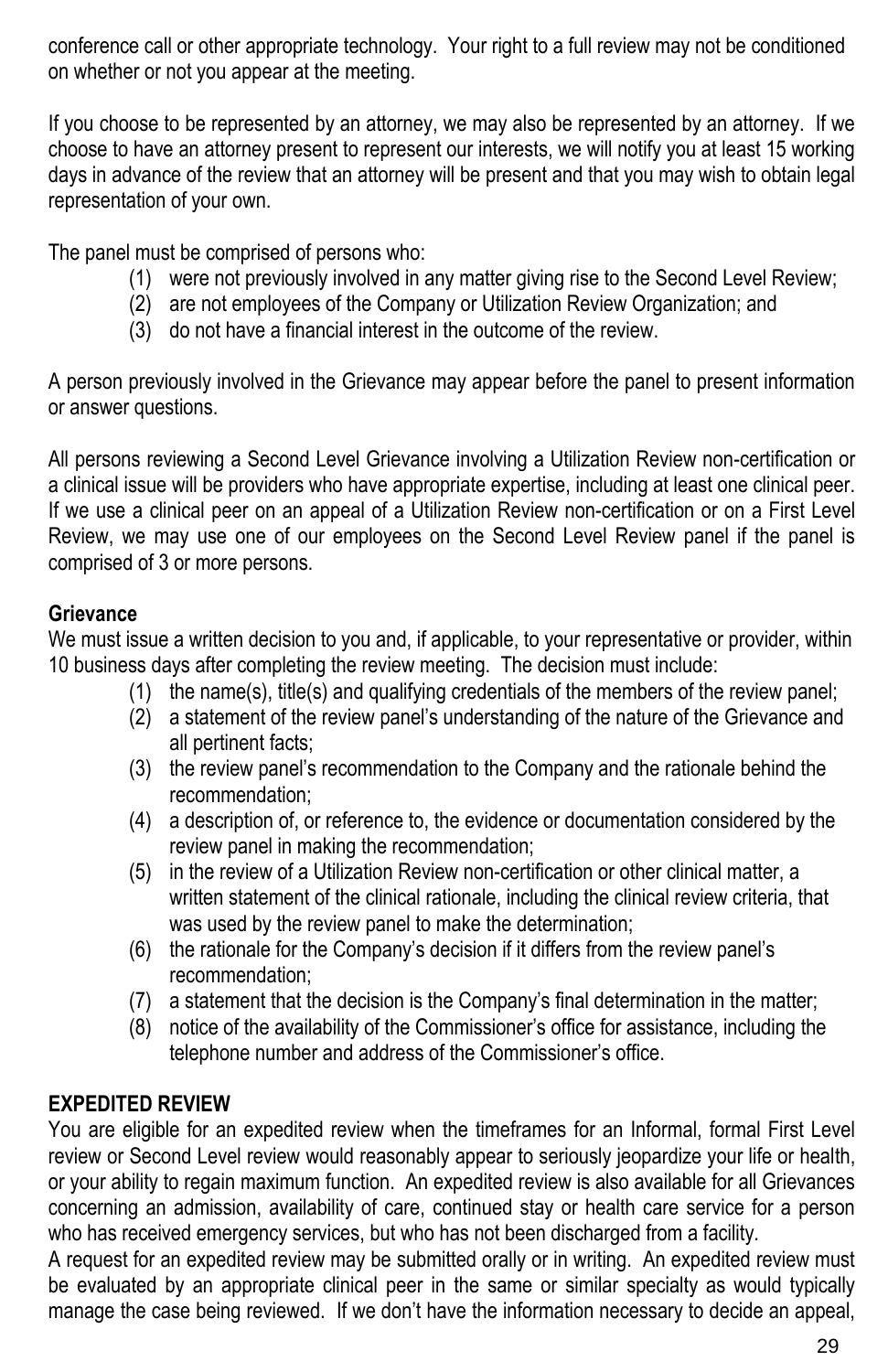we will send you notification of precisely what is required within 24-hours of our receipt of your Grievance. All necessary information, including our decision, will be transmitted by telephone, facsimile, or the most expeditious method available. Provided we have enough information to make a decision, you, your authorized representative, or a provider acting on your behalf will be notified of the determination as expeditiously as the medical condition requires, but in no event more than 72-hours after the review has commenced. Written confirmation of our decision will be provided within 2 working business days of the decision and will contain the same items described in the written decision requirements for First Level reviews.

If the expedited review does not resolve the situation, you, your representative or a provider acting on your behalf may submit a written Grievance.

We will not provide an expedited review for retrospective reviews of Adverse Determinations.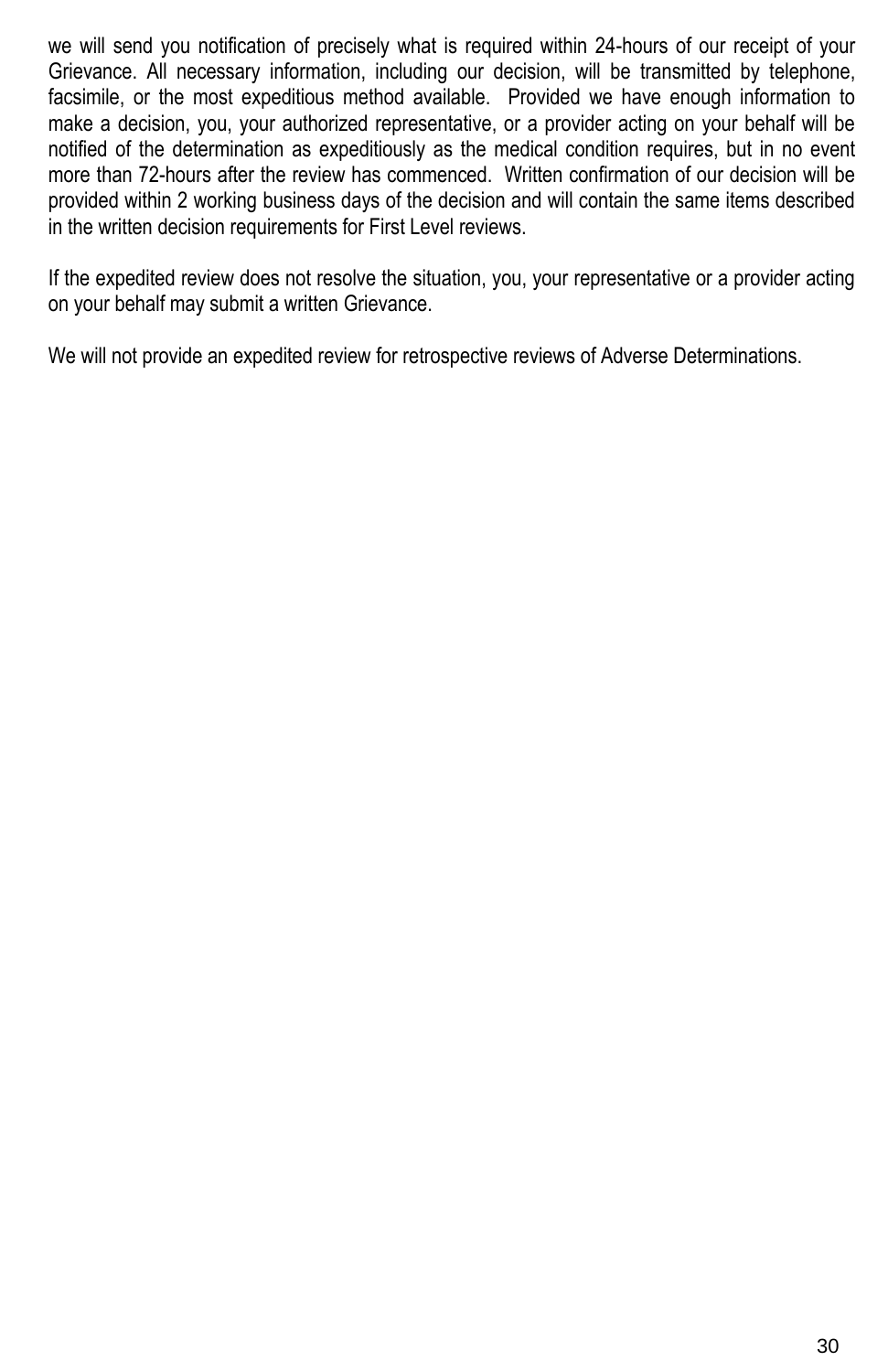#### **PRIVACY POLICY AND PRACTICES**

The Company values your business and your trust. In order to administer insurance policies and provide you with effective customer service, we must collect certain information about our customers. We want you to know that we are committed to protecting your private information and we will comply with all federal and state privacy laws. Below is a Privacy Notice describing our policy regarding the collection and disclosure of personal information. Please review this Notice and keep a copy of it with your records.

#### **Your Privacy is Our Concern**

When you apply to The Company for insurance or make a claim against a policy written by The Company, you disclose information about yourself to us. There are legal requirements governing the collection, use, and disclosure of such information. The Company maintains physical, electronic, and procedural safeguards that comply with state and federal regulations to guard your personal information. We also limit employee access to personally identifiable information to those with a business reason for knowing such information. The Company instructs our employees as to the importance of the confidentiality of personal information, and takes measures to enforce employee privacy responsibilities.

#### **What kind of information do we collect about you and from whom?**

We obtain most of our information from you. The application or claim form you complete, as well as any additional information you provide, generally gives us most of the information we need to know. Sometimes we may contact you by phone or mail to obtain additional information. We may use information about you from other transactions with us, our affiliates, or others. Depending on the nature of your insurance transaction, we may need additional information about you or other individuals proposed for coverage. We may obtain the additional information we need from third parties, such as other insurance companies or agents, government agencies, medical personnel, the state motor vehicle department, information clearinghouses, credit reporting agencies, courts, or public records. A report from a consumer reporting agency may contain information as to creditworthiness, credit standing, credit capacity, character, general reputation, hobbies, occupation, personal characteristics, or mode of living.

#### **What do we do with the information collected about you?**

If coverage is declined or the charge for coverage is increased because of information contained in a consumer report we obtained, we will inform you, as required by state law or the federal Fair Credit Reporting Act. We will also give you the name and address of the consumer reporting agency making the report. We may retain information about our former customers and may disclose that information to affiliates and non-affiliates only as described in this notice.

#### **To whom do we disclose information about you?**

We may disclose all the information that we collect about you, as described above. We may disclose such information about you to our affiliated companies, such as:

- Insurance companies;
- Insurance agencies;
- Third party administrators;
- Medical bill review companies; and
- Reinsurance companies.